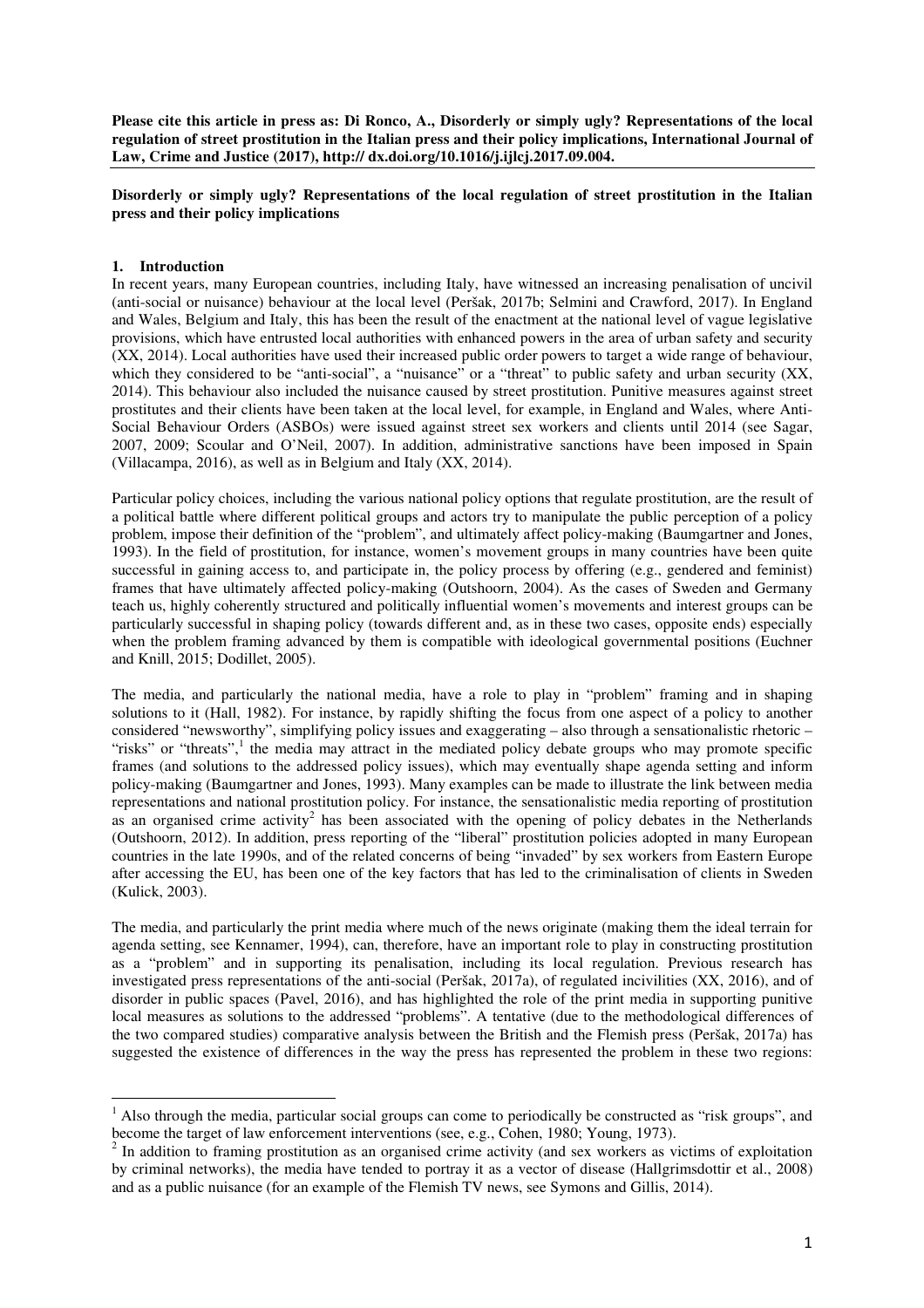while in England and Wales it was associated with uncivil people (or social disorder), $3$  in the Flemish press it was linked with physical disorder (mostly, with littering and illegal dumping). However, in spite of a different representation of the "problem", the press in both countries (although, in the British press, only in tabloids and not in broadsheets) has tended to offer repressive solutions, therefore supporting the local penalisation of uncivil behaviour (Peršak, 2017a).

This article aims to inspect how the Italian national press has represented the local regulation of street prostitution overtime, and to detect whether press representations have had an effect on the national regulation of prostitution, particularly of street prostitution. To these ends, it investigates what have been described as the "problems" posed by street prostitution at the local level, and what have been identified as the main solutions to it over the years, along with the narratives used by the different actors to support the proposed solutions. The results suggest that street prostitution has been considered as a problem when occurring in neighbourhoods attended by middle classes (e.g., residential areas, city centres and historic districts), especially when their liveability is thought to be impaired by the presence of physical and (other forms of) social disorder; in addition, in these same areas the unsightly presence of street prostitutes (particularly, their outfits) has also been problematized. These represented problems have been associated with very punitive solutions: zero-tolerance approaches to clean "degenerated" areas from street sex work (along with other causes of disorder), and administrative fines to sanction indecently dressed street prostitutes. The article concludes by discussing the relation between press representations and the national regulation of prostitution, and by considering the effects of the local enforcement of national punitive regulations on street sex workers and their right to the city.

## **2. The national regulation of prostitution in Italy**

l

Prostitution in Italy is neither a legal nor an illegal activity. According to the law No 75 of 1958 (or "Merlin law"), which has abolished the previous regulation on indoor prostitution and is currently the main prostitution law in Italy, what is criminal are the activities of loitering, kerb crawling and soliciting, the exploitation of prostitution and, more generally, all the activities of aiding and abetting. Prostitution is, therefore, not a criminal activity if carried out in one's apartment without the exploitation or favouring of other people, or in public spaces without being seen by others (Crowhurst,  $2012$ ).<sup>4</sup>

This notwithstanding, prostitution has substantially been regulated at the local level. Starting from the 1990s, when insecurity feelings and fear of crime and disorder became a major concern in Italy also in light of the increased presence of migrants (Pavarini, 2006; Melossi and Selmini, 2009), local authorities have been pressured to provide responses to crime and disorder at the local level. In the 1990s, widespread concerns over low level crimes and incivilities pushed municipalities to apply administrative sanctions (e.g., for violations of road traffic, public health and safety regulations) against "uncivil" people, including prostitutes' clients, who were mainly sanctioned for violations of traffic regulations (Danna, 2004; Cittalia, 2009). More recently, local authorities anchored their punitive responses against street prostitution to the so-called "Security Package" (law decree of 23 May 2008 No 92), which was approved by the Berlusconi government in 2008.<sup>5</sup> This law decree<sup>6</sup> provided local authorities with wide powers in the field of urban safety and, more concretely, with the possibility of sanctioning any behaviour deemed to pose a "grave peril" to public safety and security (art. 6), which exacerbates people's insecurities<sup>7</sup> – including street prostitution.

This law is the result of the failure of the then government (a Berlusconi-led centre-right coalition) to pass the many anti-prostitution bills that, especially in the early 2000s, were put forward to punitively regulate prostitution and, particularly, street prostitution (Crowhurst, 2012). In addition, these bills were based on a narrow view of prostitution, which was framed in terms of either "danger" and "threat" (posed by "immigrant"

<sup>&</sup>lt;sup>3</sup> Also in Czech Republic, press representations of disorder have focused on certain unwanted groups, mostly the homeless and Roma people (Pavel, 2016).

<sup>&</sup>lt;sup>4</sup> For a review and critical analysis of the past and present Italian prostitution policies, see Crowhurst et al. (2018).

<sup>5</sup> According to Calaresu (2017), the "Security Package" has re-established the sovereignty of the national government – previously held by local authorities – in the governance of crime and disorder at the local level.

<sup>6</sup> Law decrees are adopted by the Italian government in case of urgency. They are immediately effective but expire if the Parliament does not convert them into law within 60 days. The law decree known as "Security Package" was converted into the law No 125 of 24 July 2008.

<sup>7</sup> Reference to widespread fears and insecurities among Italian citizens has been made in the bill that has been passed by the Parliament in 2008 and has become known as the "Security Package" (Italian Council of Ministers, 2008: 3).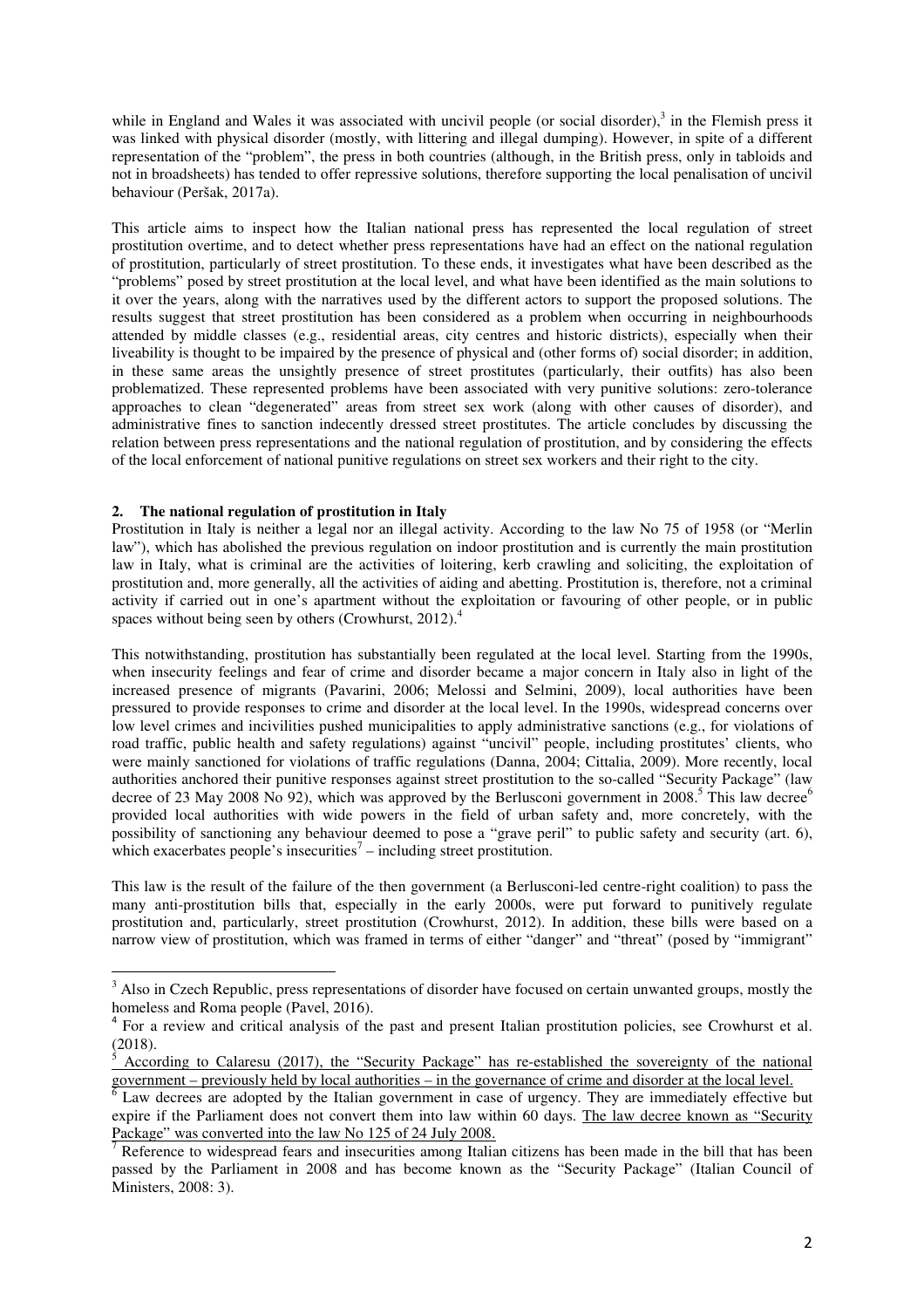sex workers) to the public safety of "ordinary" people (or the traditional Italian family), or of crime pursued against prostitutes by human traffickers and exploiters (Crowhurst, 2012).<sup>8</sup> In essence, street prostitutes were framed in these legal texts as both criminals and victims. Outdoor prostitutes and clients were penalised in these bills (and, particularly, in the "Carfagna bill", see Crowhurst, 2012) with measures including administrative sanctions and arrest, which served the twofold aim of ensuring public safety and countering criminal organisations exploiting women for sex. Although these bills were eventually not passed by the Parliament, their core punitive ethos was passed on the "Security Package" and was pursued at the local level through local security policies and measures – all of which have embedded a framing of prostitution as a public order and security problem (while losing reference to the organised crime/exploitation frame).

Since the adoption of the "Security Package", municipal authorities have substantially used these powers against street prostitution. In roughly the first ten months since its adoption, prostitution proved to be the topic mostly covered by local emergency orders (Cittalia, 2009) and was one of the top four areas of intervention in 2009 and 2010 (Cittalia, 2012). Local public order powers as set out by the "Security Package" have, however, been found illegitimate by the Constitutional Court in a leading judgment of 2011.<sup>9</sup> In essence, according to the Court's decision, local emergency orders prohibited a wide range of conduct, whose characteristics or defining elements were not proscribed by way of a law, thus breaching the legality principle.<sup>10</sup> In addition, these powers often relied on measures that disproportionately constrained individual's rights, therefore violating the proportionality principle.<sup>11</sup> As a result of this judgment, local authorities have been allowed to exercise their public order powers only exceptionally and, more specifically, when there is a *serious* and concrete *risk* of *harm* to the public safety and security of people, which cannot be averted through ordinary measures – only under these circumstances, municipalities may decide to adopt local orders that are temporary limited in their effects and that are not too prejudicial to individual's autonomy (XX, 2014). Notwithstanding this judgment, there have been indications that local authorities have kept on issuing orders (XX, 2014; Crocitti and Selmini, 2016). Only recently, moreover, the government has passed a law decree on "Security in the city" that, in defiance of the Constitutional Court's decision, reintroduces wide powers to local authorities in the field of public safety (law decree No 17 of 20 February 2017).

The law decree<sup>12</sup> has extended the capacity of local authorities to regulate uncivil behaviour in different ways. It has done so, for example, by expanding the definition of urban security, which is now regarded as "a public good that has to do with the *liveability* and the *decorum* of the city" (art. 4, emphasis added). In light of this expanded definition, emergency orders can be adopted not only in exceptional cases requiring urgent sanitation and hygienic solutions at the local level, as currently envisaged by law,<sup>13</sup> but also in situations of "serious" neglect or degradation of the territory or prejudice to the decorum and the urban liveability, with a particular reference to the need to protect the peace and quietness of residents" (art. 8 co. 1 let. a) No 1). The scope of this provision has clearly been widened through the use of a vague terminology (e.g., "neglect", "degradation", "decorum", "urban liveability"), whose meaning is going to be "filled in" at the local level by administrative authorities and law enforcers. This may lead to an arbitrary exercise of local public order powers, and, more concretely, to the imposition of administrative fines to "uncivil people" for the mere purpose of protecting the "peace and quietness of residents" – where "peace" and "quietness" are as well very fuzzy concepts, open to subjective interpretation and, possibly, to abuses and excesses.

There are at least two other ways in which the decree expands local public order powers. For example, local authorities have been entrusted with the adoption of emergency orders for the purpose of "preventing and eradicating situations that favour the occurrence of criminal phenomena or illegality, such as […] the exploitation of prostitution  $[...]$ " (art. 8 co. 1 let. b) No 1).<sup>14</sup> In essence, the aim is no longer to prevent and

l

<sup>&</sup>lt;sup>8</sup> Narratives that associated prostitution with women exploitation, illegal immigration and public order featured the policy debate also in the 1990s (Danna, 2004).

<sup>&</sup>lt;sup>9</sup> The Constitutional Court's judgment (of 7 April 2011, No 115) has corrected art. 54 co. 4 of the legislative decree of 18 August 2000, No 267, as amended by the "Security Package".

 $10$  The legality principle requires that crime and punishment are clearly set out by law before the commission of crime.

 $\frac{11}{11}$  The proportionality principle stipulates that legislative or administrative measures ought not to excessively interfere with the exercise of fundamental rights.

<sup>12</sup> The law decree has been converted into law by the Parliament on 18 April 2017, with the law No 48.

 $\frac{13}{13}$  See art. 50, co. 5, of the legislative decree of 18 August 2000, No 267.

<sup>&</sup>lt;sup>14</sup> Along with the exploitation of prostitution, other "situations that favour the occurrence of criminal phenomena or illegality" are, according to the law decree (No 17 of 20 February 2017, art. 8 co. 1 let. b) No 1),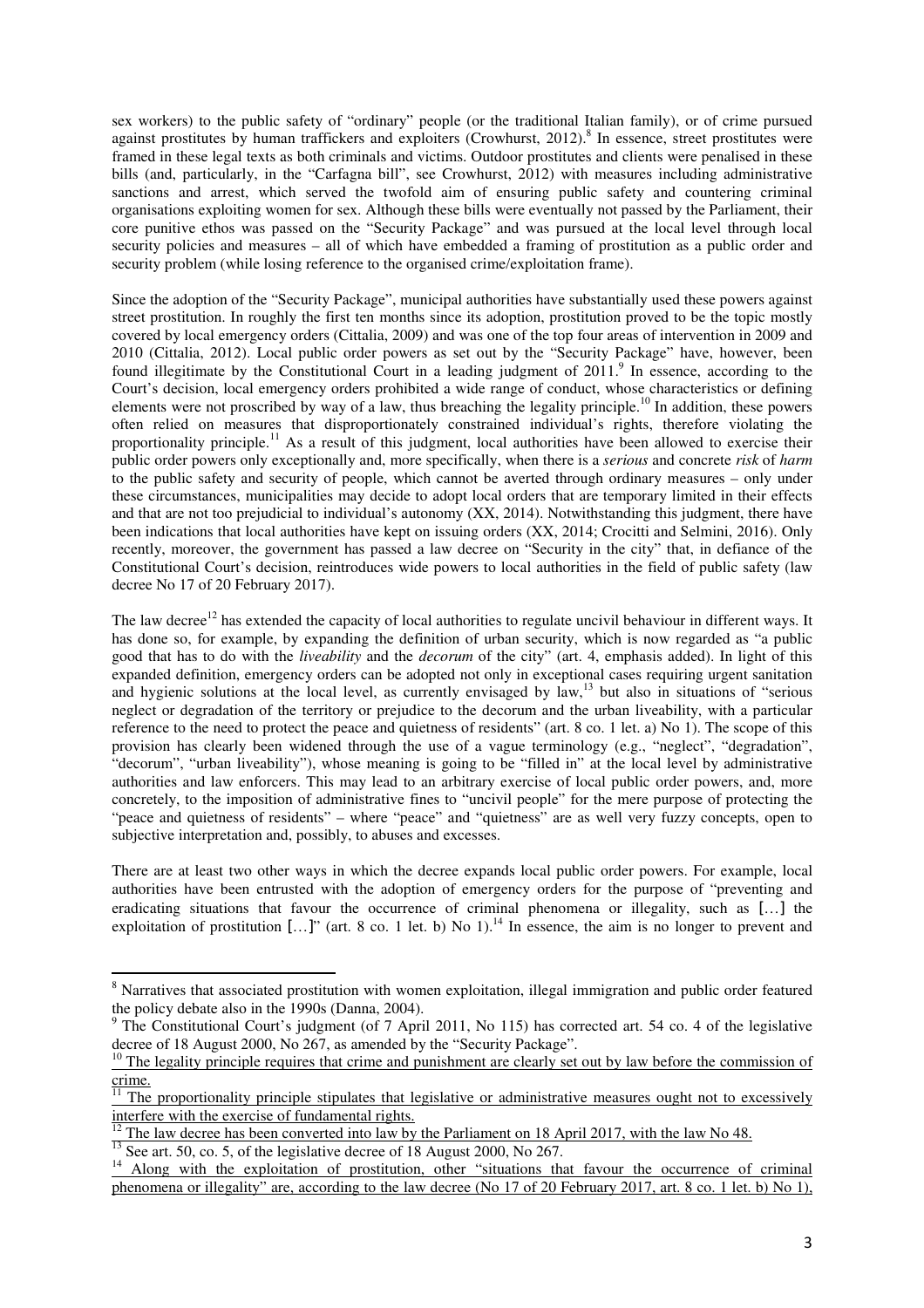remove a *serious* risk of *harm* to the safety of people, as in the Court's judgment; the provision now allows local actors to regulate situations that *favour* the exploitation of prostitution – and not necessarily pose a serious risk of harm to public safety and security. It is unclear what the government exactly meant by "situations that favour [...] the exploitation of prostitution", as the decree does not further elaborate on the meaning of this provision. In addition, preparatory acts and memoranda have not been made available online on its website.<sup>15</sup> Arguably, this vague formulation may lead to an enhanced local penalisation of clients, who can be seen as favouring – with their demand for sex – the exploitation of prostitution. However, a lack of clarity on this point may also lead local authorities to punish street sex workers.<sup>16</sup>

The law decree also provides local authorities with the power to identify via regulation "particular areas" (art. 9) of the city where there are "museums, archaeological sites, monuments and other institutions or areas of cultural heritage where tourists are present, as well as green areas" (art. 9 co. 3), and to punish the behaviour of people that "impairs the access and use of those areas" by others (art. 9 co. 1). Therefore, individuals adopting any behaviour that is deemed by local authorities to limit other people's access to, or enjoyment of, "specially protected areas" can be fined administratively (up to EUR 300) and be banned from that space for forty-eight hours (art. 9 co. 1 and art 10. co. 1). The length of the ban, however, can be extended by the police chief (questore) to up to six months, if the banned person reiterates the prohibited conduct and providing that such a behaviour "may cause a risk to security" (art. 10 co. 2). This vague provision gives local authorities a large leeway to determine which conduct to proscribe at the local level. This may lead to abuses and, therefore, to the arbitrary (and illegitimate) exclusion of unwanted people, like street prostitutes, from public spaces.

### **3. Methodology**

 $\overline{a}$ 

This article investigates how the local regulation of street prostitution has been represented in a sample of Italian national newspapers overtime, and whether (and, if so, how) they have influenced the national regulation of prostitution, and particularly of street prostitution.

Newspaper articles have been retrieved from the online archives of the two mostly read Italian national daily newspapers (broadsheets), *La Repubblica* and *Il Corriere della Sera* (henceforth: REP and COR, respectively)*.* 17 Although the results may only represent the press representations of the local regulation of street prostitutes in these two selected newspapers, and not in other (national or local) newspaper outlets (including tabloids), I have tried to reduce this limitation by selecting the newspapers that are have the highest circulation rates and are mostly read at the national level. Articles were sampled along a period of time that stretches from 1 January 2008 to 1 March 2017. The year 2008 was selected as the starting point of the analysis to allow the study to cover the media debate on the local regulation of prostitution since prior the adoption of the "Security Package", which paved the way for the widespread adoption of the local anti-prostitution orders (Cittalia, 2009, 2012). To select newspaper articles reporting stories on the local regulation of prostitution, the online databases of these two newspapers were searched using the following two keywords: "orders prostitution" ("ordinanze prostituzione") and "order prostitution" ("ordinanza prostituzione"), *all words*. After a pilot search through newspaper articles, in which different searching strategies were used (using a combination of the following keywords: prostitution, prostitute, prostitutes, sanction, sanctions, fine, fines), the chosen keyword combinations ("orders prostitution" and "order prostitution") proved to be the most overarching in covering stories on the local regulation of street prostitution. This notwithstanding, the used keyword searches may have not covered relevant stories where street prostitutes may have been referred to with different epithets (e.g., "lucciola" or "lucciole") and where social control mechanisms other than local orders have been adopted at the local level to penalise them.

drug dealing, begging with the aid of minors and disabled people, the illicit occupation of public space (by, e.g., street vendors), and violent behaviour also linked to alcohol or substance abuse.

<sup>15</sup> On its website, the government only published a press release (see http://www.governo.it/articolo/comunicato-stampa-del-consiglio-dei-ministri-n-12/6727). Also the bill (which reflects the content of the law decree) converted into law by the Parliament does not clarify these broad notions (see http://www.senato.it/service/PDF/PDFServer/BGT/01009295.pdf).

<sup>&</sup>lt;sup>16</sup> For example, in the "Carfagna bill" referred to above, the penalisation of both clients and prostitutes was justified in light of the need to ensure public order and tackle criminal organisations.

<sup>17</sup> For data on the diffusion of daily, weekly and monthly newspapers until October 2016, see http://www.fieg.it/documenti\_item.asp?page=1&doc\_id=338.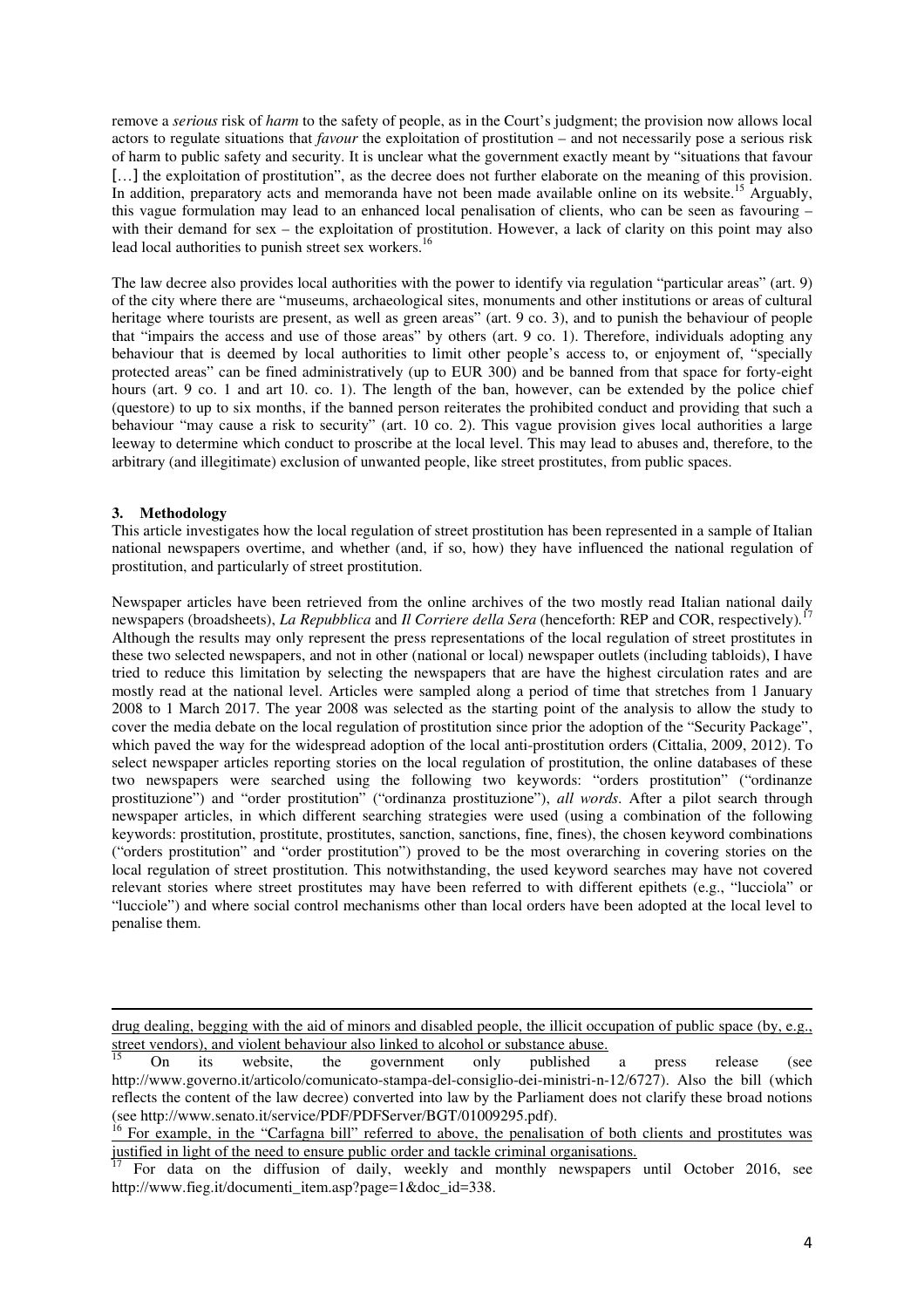The resulting newspaper articles<sup>18</sup> were screened for relevance, leading to the removal of manifestly irrelevant articles and of the doubles (within and between the two keyword searches). This led to a final sample of 437 newspaper articles (311 articles were retrieved from the online database of *La Repubblica* and 126 articles from the online database of *Il Corriere*).<sup>19</sup>

The software NVivo has been used for the computer-assisted content analysis. While the main categories or content codes were aimed at identifying the main press frames ("Problems" and "Solutions") put forward by dominant actors ("Actors speaking") in the national press, and the geographical areas of the covered stories ("Where: regions and cities"), sub-codes (or codes that thematically belonged to the main categories) have been inductively developed on the "ground" (Glaser and Strauss, 1967) through "open coding" (Strauss and Corbin, 1998) (see the Appendix for the full list of codes and sub-codes). Through the use of NVivo, numerical data was generated indicating the frequency in the occurrence of certain categories and sub-categories in the sample; therefore, the first level of content analysis has been quantitative. The second level of content analysis has, by contrast, been qualitative, and has involved the identification of two frequent and recurrent themes in the press articles. In the next two sections, I will summarise the results of the quantitative analysis and will analyse the two most recurrent themes.

### **4. Results of the quantitative analysis**

### *4.1. Where: regions and cities*

l

The majority of the news covering stories on the local regulation of prostitution refers to cities or areas located in the northern Italian region (52%), which includes cities like Milan in Lombardy (16,4%), Genoa in Liguria (9,8%), along with cities like Vicenza, Padua and Verona that are situated in the Veneto Region in the north-east (17%). All these cities have adopted a rather punitive approach towards street prostitution along the years. Milan, for example, enacted an order targeting clients already in 1998 (Cittalia 2009) and adopted an antiprostitution order, sanctioning both clients and street sex workers, in 2008 (which was in force until 2011).<sup>20</sup> Cities like Padua, Vicenza and Verona have mostly been governed by right wing political parties, including the Northern League, whose representatives have, when speaking in the news, tended to firmly oppose street prostitution and to propose (or enact) punitive solutions to it. More generally, the Northern League has used a political rhetoric and, within it, a racist and xenophobic language that has heavily stigmatised minorities and, particularly, migrant minorities, and has thus facilitated the adoption of "local policies of exclusion" – what Caneva (2014: 397) called "institutionalized forms of intolerance" – not only in the northern region, but throughout the country (Caneva, 2014).

A high number of news also covers stories on the local regulation of prostitution in the central part of the country (36%) and, mostly, in Rome, which is the city where most of the relevant news is set (30,1%). The city of Rome has adopted an anti-prostitution order, mostly sanctioning street prostitutes' "indecorous and indecent" clothing and clients' "imprudent" driving behaviour, in 2008 (Di Feliciantonio, 2015: 1020).

<sup>18</sup> The resulting hits for the first keyword search ("orders prostitution") were 429, in *REP*, and 174, in *COR*; they were 835 in *REP* and 139 in *COR* in the second keyword search ("order prostitution").

<sup>&</sup>lt;sup>19</sup> The number of articles sampled from *La Repubblica* varied across time. They were: 112 in 2008, 54 in 2009, 56 in 2010, 25 in 2011, 20 in 2012, 20 in 2013, 10 in 2014, 11 in 2015, 2 in 2016 and 1 in 2017. In *Il Corriere* the number of relevant press news are: 11 in 2008, 21 in 2009, 19 in 2010, 20 in 2011, 6 in 2012, 17 in 2013, 5 in 2014, 15 in 2015, 5 in 2016, and 7 in 2017. There are differences in the number of retrieved articles in the two selected newspapers. While the number of articles sampled from La Repubblica steady and substantially decreases after 2008, which is the year when the "Security Package" entered into force (and when the number of news reaches its peak with 112 hits), the number of press news from Il Corriere tends to be constant across time. The substantial decrease in the number of news in *La Repubblica* (which is particularly low after 2010) may have to do with the reduced interest in the topic of this particular press title, or on its shifted focus on other topics that may have captured the public attention in more recent years (e.g., the refugee crisis). Further research carried out on other press titles and other media (including social media) would help to better understand the decrease in the number of press news in this newspaper.

 $20$  Although the order was not re-adopted by the mayor of Milan in 2011 (when its effects ceased), an antiprostitution order was passed in the neighbouring municipality of Rho, where the Expo took place, in 2015 to probibit prostitution during the months of the Expo. See prohibit prostitution during the months of the Expo. See http://milano.corriere.it/notizie/cronaca/15\_aprile\_23/expo-super-multe-anti-lucciole-vietato-anche-avvicinarsiauto-32922ef8-e9d0-11e4-8a77-30fcce419003.shtml.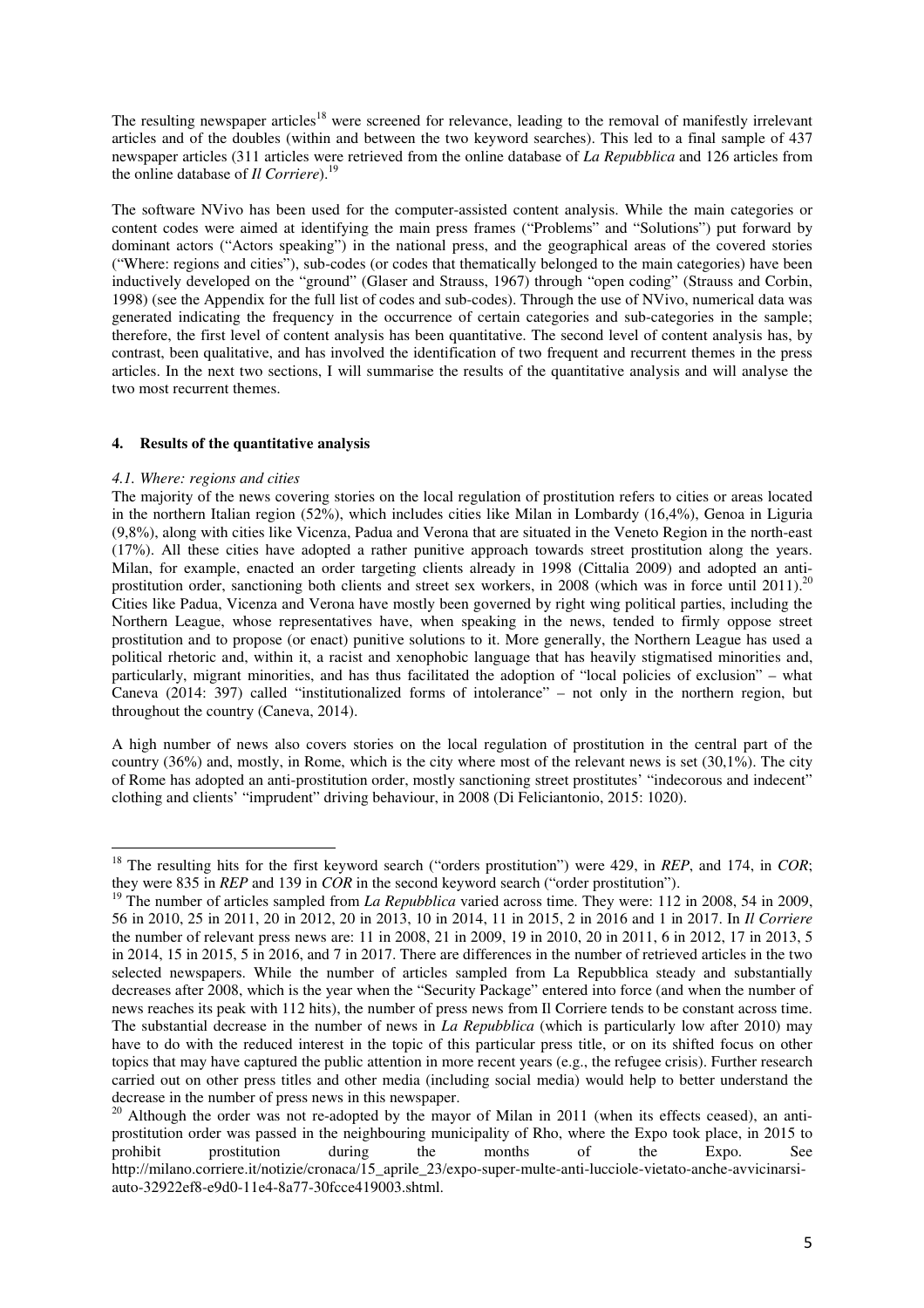In contrast, relative little attention has been paid on the regulation of prostitution in cities or areas located in the south of the peninsula (12% in total).

By focusing on stories on the punitive local regulation of prostitution, the press has tended to under-report on the few, yet very positive cases where street prostitution has been managed – rather than punitively regulated – at the local level. One example is provided by the city of Venice, where since 1995 street prostitution has been allowed in a particular city zone controlled by the police and characterised by the presence of third sector associations (Sapio, 2007; Crowhurst et al., 2018).

These results are overall in line with the last released Cittalia report (2012), which found that in the three years stretching from 2008 to 2010 the northern part of Italy and, particularly, the regions of Lombardy, Piedmont, Veneto, Emilia Romagna and Liguria adopted the highest numbers of administrative orders – with prostitution featuring among the primary areas of intervention of the orders adopted there. The fact that the mostly represented cities in the press are the ones that have adopted and implemented administrative orders against street prostitution also helps to understand why the press has framed street prostitution as a public order problem and has offered very punitive solutions to it (see below under the sub-sections 'Problems' and 'Solutions').

### *4.2. Actors speaking*

The actors whose voices are overwhelmingly present in the news are the ones of mayors (26,7%) and local politicians (24,6%), who are in charge with the adoption of punitive measures against street prostitutes and their clients. The opinions of law enforcers (which include the Polizia di Stato, the local police, and traffic wardens), who are entrusted with the implementation of local orders and regulations, are also substantially covered in the press news (14,3%). By contrast, the voices of provincial, regional and national politicians (7,3%), residents  $(6,5\%)$ , third sector associations (7%) and sex workers and their associations (5,2%), are heard in a much more reduced fashion. Only in a very few instances, the press has covered the opinions of academics and researchers (1,1%). The little coverage of experts' opinions has also been highlighted in a recent study, which has inspected the press representation of regulated incivilities in the Flemish press (XX, 2016).

### *4.3. Problems*

Most of the news describes street prostitution as a phenomenon that contributes to urban decay ("degrado") (70,7%). Prostitution in this is not alone; many other "problems", including begging, graffiti writing, camping (which is mostly related to Roma people), fly tipping, cleaning windscreens, drug dealing, public drinking and related uncivil behaviour (e.g., littering, vandalism, shouting etc.), are said to contribute to degrading certain urban areas and, therefore, to impairing the life quality of residents and entire communities (30,7%). In addition, in sixty-two articles (10,5%) the problem coincides with the aesthetic appearance of street prostitutes and, particularly, with their dress code. In many of the news, moreover, reference is made to specific areas of the city, where the presence of street sex workers is said to exacerbate the situation of social and physical degradation of the area or is simply not tolerated (29,5%). These areas are residential areas and areas attended by families and children like schools (e.g., "in front of the elementary school and nurseries", *REP*, 19 March 2008) and churches ("in the hedges of the St Peter's Basilica", *REP,* 26 October 2014). In addition, areas that are referred to are also city centres and historic districts known for their historic and artistic heritage, areas of transit or train stations, and areas of summer vacation.

In a substantial number of articles, moreover, the problem is also associated with local anti-prostitution orders (11,3%). In particular, they are considered as useless (3,2%), hard to implement or enforce (3%), causing the displacement of prostitutes to less monitored (and controllable) areas (including indoors) (3,6%), and failing to offer sufficient support and health care to prostitutes (1,5%). Even when local orders are problematized, however, the proposed solutions tend not to be associated with preventive strategies. As it will be further explained in the sub-section below (on "Solutions"), the main solutions to the problem of street prostitution are the enhanced presence of law enforcement actors and the imposition of fines on "ugly" prostitutes and on clients.

The limited capacity of the police to enforce local orders (mostly, due to the limited number of available police officers) is mentioned as a problem in twenty-five articles (4,3%). In addition, the exploitation of prostitution is referred to as a problem only in forty-six articles (7,8%), mostly in combination with the public order narrative. In essence, street prostitutes tend to be framed as victims of trafficking and exploitation while *at the same time*  being "guilty" of public order offences (or of the nuisance caused by their presence on the streets). To solve these different, but related, problems, the press has proposed a one-size-fits-all solution, which relies on the penalisation of sex workers ("This measure then has a twofold objective: to clean certain city areas and to provide a lifeline to the many young women, often minors, who are forced to sell their bodies because victims of organised crime", *COR*, 4 March 2015).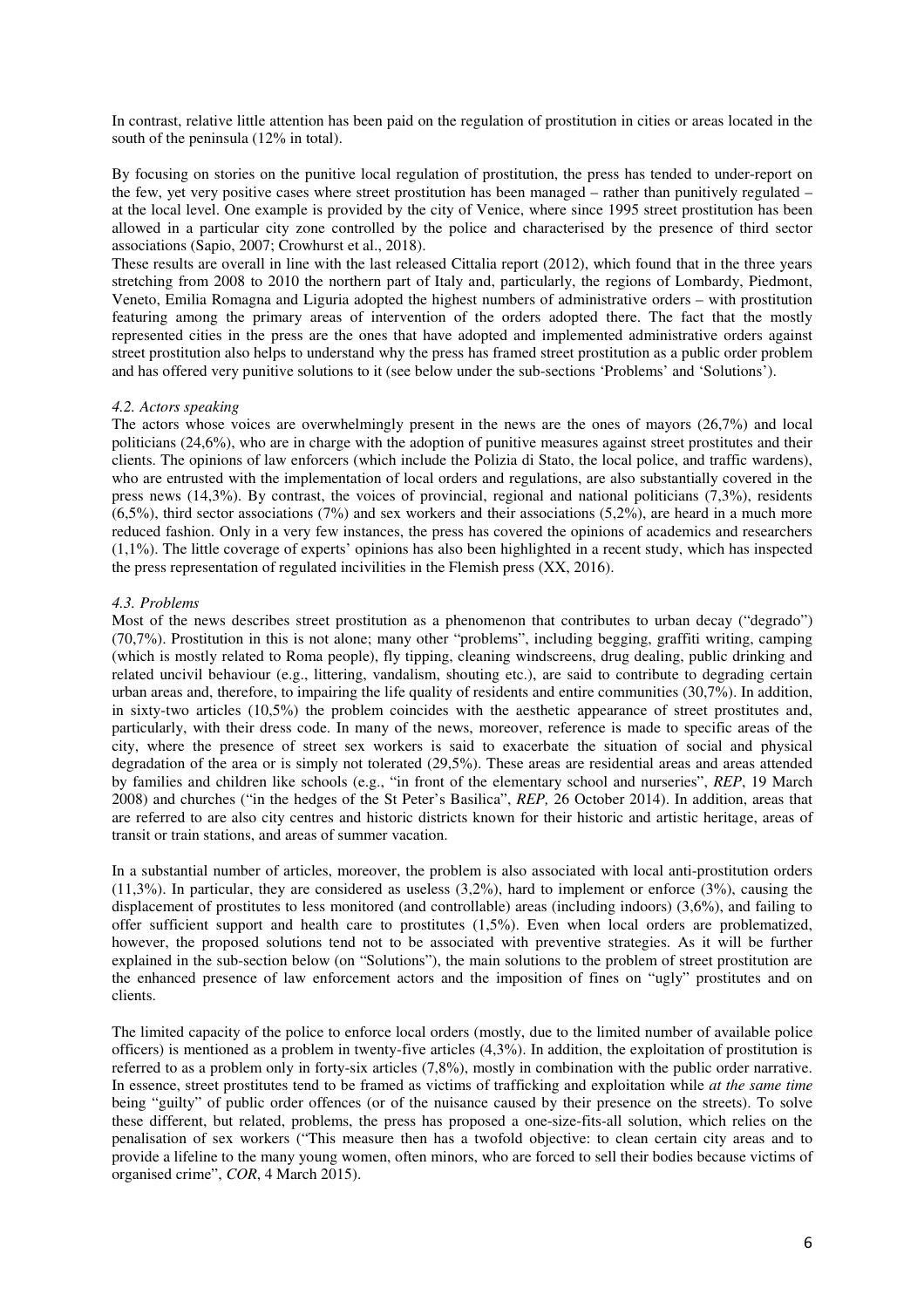The Constitutional Court's judgment, which has negatively assessed the legitimacy of local security orders, has been described as a problem in thirteen articles (2,2%), which have mostly been published in 2011. These articles tend not to address the reasons why the Court has corrected the "Security Package" in the part where it provides increased public order powers to local authorities by substantially curtailing them; rather, they (and, through them, especially mayors) tend to oppose the judgment and to describe the judges as "removed from the real problems of citizens" (COR, 28 April 2011). Considering the high number of articles where *illegitimate* (as they violate the Court's judgement) local anti-prostitution orders and administrative sanctions to prostitutes and clients are indicated as a solution (93 (or 14%) and 112 (or 16,9%), respectively; see section below on Solutions and the Appendix), $^{21}$  it seems that this judgment has overall been neglected and not been taken seriously by local administrations.

### *4.4. Solutions*

 $\overline{a}$ 

In most of the sampled articles (132 or 19,9%), the offered solutions correspond with the increasing presence of law enforcers (including of vigilantes and the army) and with the intensification of law enforcement actions against prostitutes and their clients especially in areas that are considered as being highly affected by crime, social and physical disorder.

Common solutions are also the sanctioning of both prostitutes (mainly, for their clothing) and their clients with administrative fines (16,9%); the sanctioning of clients only (7,9%); and the giving of more powers to local authorities in the field of urban safety, which also includes their capacity to adopt local anti-prostitution orders (14%). As reported in the Cittalia reports (2009, 2012), since the adoption of the "Security Package", municipalities have penalised through local orders not the exchange of sexual services *per se*, but the *nuisance* caused by both prostitutes and clients. For example, local regulations have sanctioned traffic violations (e.g., a client's car stopping in the street to negotiate sexual services with the prostitute) and prostitutes' scant clothing, which was considered an indication of their soliciting intent (Parmigiani, 2008; Cittalia, 2009; Crowhurst, 2012). More accurately, the penalisation of the nuisance caused by sex workers' "indecorous" clothing has been justified by municipalities in light of the need to protect the public and, particularly, "women and children, who pass by the areas affected by the phenomenon", as this is said to "limit the[ir] use and enjoyment of the municipal territory" (Cittalia, 2009: 16). Its penalisation has also been justified as it contributed to "bad upbringing", consisted of a "potential risk to the public health" and amounted to an "illicit occupation of the municipal territory" (Cittalia, 2012: 34). In essence, the local sanctioning of *visible* street prostitutes served the purpose of re-establishing order, decency and decorum in certain city areas, which were seen as being *illegitimately occupied* and devalued by the presence of *deviant migrants*<sup>22</sup>, and of responding to the increasing quests for security of the insecure and fearful residents (Saitta, 2009, 2011). These local sanctions, which discipline (sexual) behaviour and regulate women's bodies (and outfits) in the public space, have been considered an example of neoliberal governance of the urban space in the "risk society" (Simone, 2010): they prevent "danger" and "risk" (posed by the presence of street sex workers) and restore safety in order to protect the "legitimate" consumer and businesses (Di Feliciantonio, 2015).

In addition, forty-one newspaper articles (6,2%) identify as a solution the offering of support to street prostitutes, which is mostly envisaged in combination with sanctions to them. Sanctioning prostitutes serves, in fact, the purpose of "saving" them from sexual exploitation (e.g., "If we won't be given the power to sanction more heavily prostitutes and clients, the racket will get richer by exploiting these poor girls. We already saved 300 of them", REP, 8 June 2008). This rhetoric reflects the bills (and, particularly, the "Carfagna bill") put forward in the 2000s, where the criminalisation of prostitutes (in addition to clients) was proposed as a tool to "save" them from exploitation (Crowhurst, 2012). The offering of support to sex workers *in addition to* the imposition of sanctions to them, moreover, also aims at making them "exit" prostitution (e.g., "The objective [...] is not to target those who behave in a deviant manner but to make them understand that they are making a mistake; for this reason, the support to rehabilitation and reintegration will be reinforced", REP, 27 June 2010). This rhetoric also reflects the policy discourses found in earlier legal texts, such as in the Turco-Napolitano law of 1998 (No 40), which introduced protection permits to sex workers upon condition that they gave up

<sup>&</sup>lt;sup>21</sup> This is also reflected in the limited number of press news that has presented the invalidity of orders, as established by the Constitutional Court's 2011 judgment, as a solution (only 9 or 1,35%).

<sup>&</sup>lt;sup>22</sup> Street prostitutes in Italy are mainly migrants. See, e.g., Sapio (2007), Saitta (2009) and Crowhurst et al. (2018).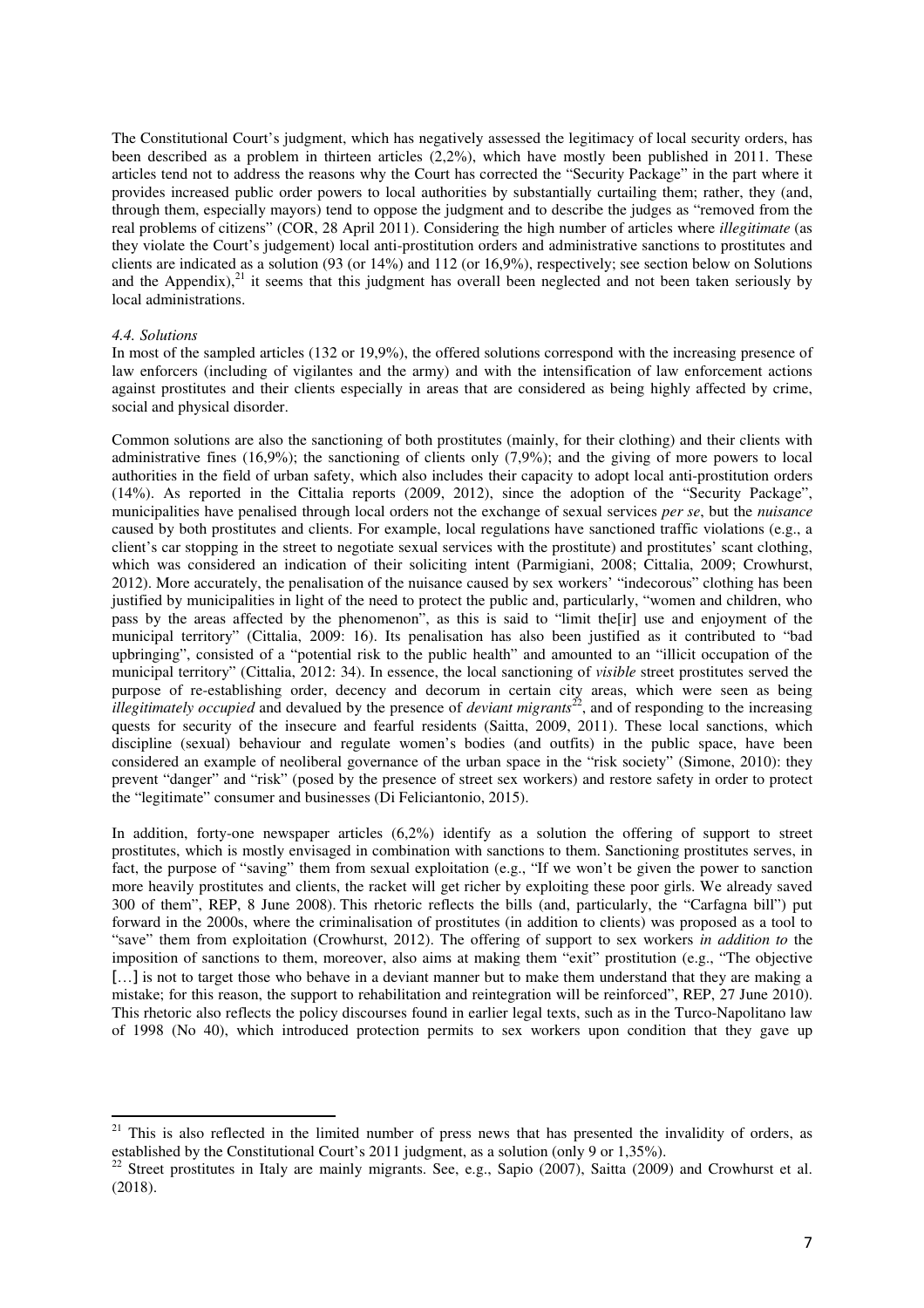# prostitution (Danna, 2004). $^{23}$

New, more repressive, laws against prostitution and, particularly, street prostitution (i.e., the introduction of a new criminal offence punishing street prostitution), are offered as a solution in thirty-five articles (5,3%). Other solutions refer to measures that aim to increase people's perceptions of safety in the urban space (6% in total), which include the installation of CCTV cameras and the improvement of street lightning (4,2%), the adoption of urban regeneration plans (1,2%), the improvement of the city cleaning (0,6%) etc. Offered solutions also refer to the "zoning" of prostitutes in specific areas of the city, which are located far away from residential areas and arterial roads (4,4%); the establishment of limited traffic zones where the cars of clients are only allowed to circulate in specific hours of the day (and prohibited during the night) (3%); the sanctioning of bar and apartment owners for indoor prostitution (3,9%); and the regulation of prostitution through the establishment of Red Light Districts (1,35%).

In a very limited number of articles, the offered solution is prevention, rather than repression (3,2%). The concept of prevention, when is actually articulated in the news and not only used in a general fashion (mostly in opposition to repression), refers to the need to increase the level of education on sexuality matters, of social inclusion, and of people's awareness of the fact that many prostitutes are, in fact, victims of sexual exploitation. Other solutions have to do with the need to appeal to illegitimate orders in court or administratively (1,5%), and to the established illegitimacy of local orders by way of judicial decision (1,35%). Measures against the exploitation of prostitutes are identified as a solution only in five newspaper articles (0,7%).

## **5. Results of the qualitative analysis: Two themes**

The content analysis of the sampled articles revealed two recurrent narratives or themes, which are further discussed in the sub-sections below. They are: '*fighting street prostitution, incivilities and crime'*, the first, and '*sanctioning ugly and out-of-space street prostitutes'*, the second*.* Although they construct problems and solutions in different terms, these narratives tend to frame street prostitution as a public order problem that needs to be tackled in order to restore or preserve decency and decorum in the urban space.

### *5.1. Fighting street prostitution, incivilities and crime*

## *a) Problem*

l

In much of the news, the extent of the "problem" posed by street prostitution is amplified through the link with other "problems", which are said to be thriving in certain neighbourhoods attended by middle classes (e.g., residential areas, city centres, areas of transit and of summer vacation). These related problems, as shown in the two examples below, mostly consist of other cases of social disorder (e.g., public drunkenness, rowdy behaviour), physical disorder (e.g., littering), and crime proper (e.g., drug dealing, physical assault):

"Besieged by prostitutes […] Residents, shop owners and those who work in the neighbourhood are exasperated. Prostitutes are under the eyes of those who live in viale Tupini, paid sexual intercourses take place on the stairs of viale America and viale Europa, used condoms are left in the hedges of the St Peter's Basilica [in Rome]. And more: litter, sidewalks and flowerbeds are destroyed by neglect, cobblestones are torn up and poorly repaired. «This is the new Bronx of Rome […] it is becoming one of the worse neighbourhoods […]»" (*REP,* 26 October 2014)

"SAMPIERDARENA [a neighbourhood in Genua] at gunpoint. Sampierdarena a territory of prostitution, drug dealing, violence; of drunk people wandering on the streets […]. Sampierdarena under siege. Sampierdarena that now wants to close the bars behind to defend itself" (*REP,* 21 April 2015)

As it appears from these representative fragments, a sensationalistic tone and war-type rhetoric (exemplified by the words "besieged", "at gunpoint", "under siege") is used to sensationalise the problem posed by (among others) street prostitution in certain urban districts, which are described as degenerated and made unliveable. These neighbourhoods (like the EUR in Rome, referred to in the first fragment above, and Sampiedarena in Genoa, in the second fragment), which are mostly middle-class neighbourhoods, have experienced in recent years higher levels of (recorded and/or perceived) social and physical disorder; however, contrary to the press

<sup>&</sup>lt;sup>23</sup> In England and Wales, measures that have similarly attempted to help sex workers exit through criminal justice based interventions have been critically analysed by Scoular and O'Neill (2007) and, more recently, by Scoular and Carline (2014).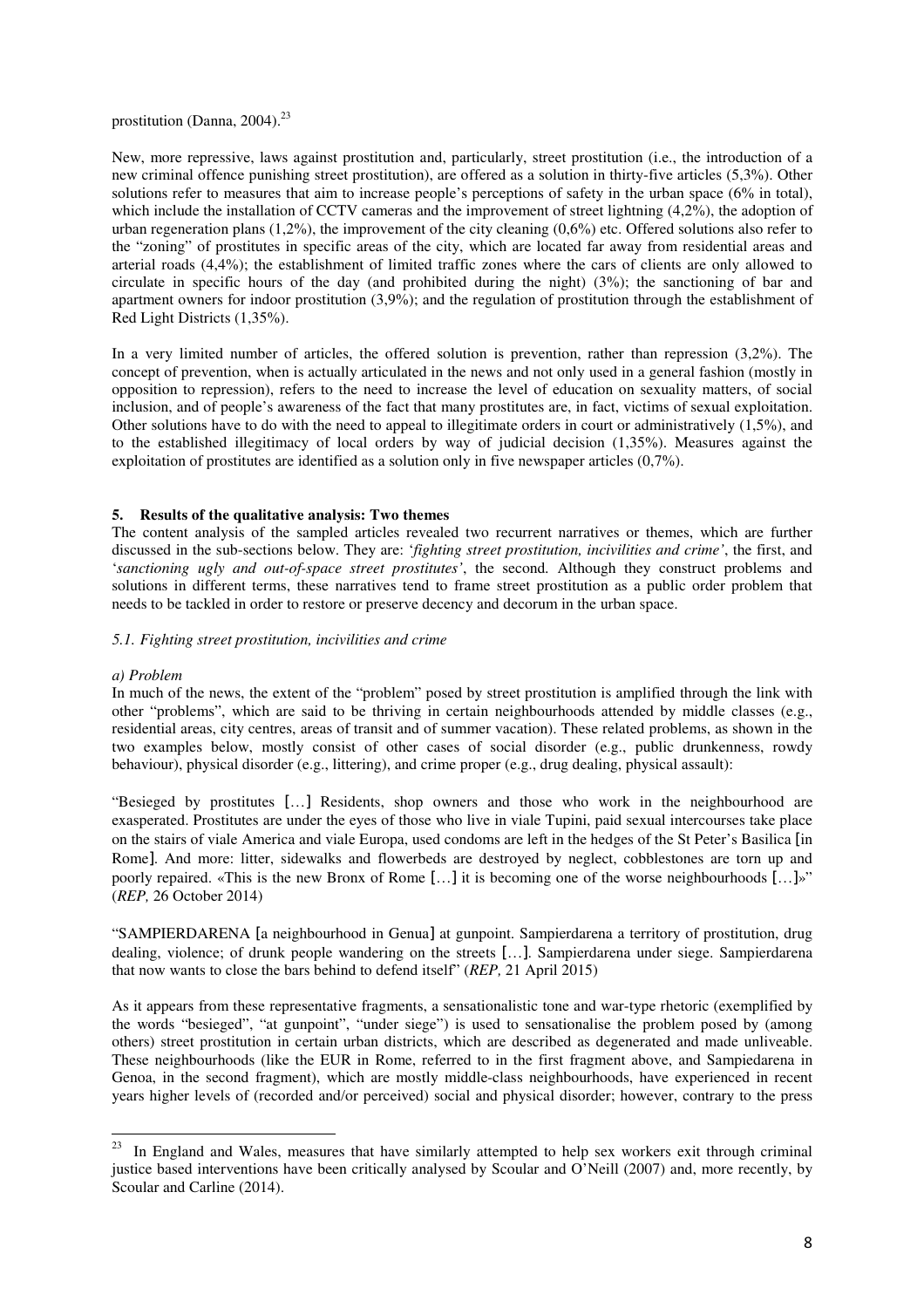representations, they have not necessarily become crime "hot spots" or the most problematic city areas.

Press news also tends to describe residents as "exasperated" (*REP,* 26 October 2014) by this situation of degradation, and to "have had enough" (*REP*, 31 October 2010) of it. These concerns are reflected in the messages of mayors and local politicians, who tend to offer punitive solutions against street prostitution on the basis of "what citizens want" (e.g., "It was what citizens asked for" REP, 8 April 2011; "People expect a […] tough line against prostitution, degradation and criminality […]. We have to give answers to citizens", REP, 31 July 2015).

## *b) Solutions*

The offered solutions refer to the need of having a higher number of police officers in the areas identified as problematic and to militarise them with weapons, which is usually not allowed in Italy. In addition, by using a sensationalistic war-like rhetoric, the press news also emphasises the "exceptional" need to deploy the army in support of the local police to counter the "emergency" in some neighbourhoods. This is shown by the following two representative fragments:

"they will arrive in waves, from Monday on, soldiers from the army, navy, air force and, obviously, the Carabinieri [the Italian gendarmerie]. They will be on foot, partly to make people feel their presence. Others will not move and will monitor the twenty "sensitive targets" […] They will be in the areas considered less safe, in the drug and prostitution markets" (REP, 30 July 2008)

"Two days after the meeting […] between all police bodies, the city centre is still shaken: a meeting that has allocated more officers, about thirty and in riot gear, to the "hot spots" of the old city. Exceptional measures" (REP, 4 September 2013)

In addition, many newspaper articles describe successful enforcement actions (also called "blitz", "maxi police operations", "round ups"), which have also been carried out by the police in coordination with other bodies or in "task forces" (e.g., "a maxi police operation that has led to the arrest of 262 prostitutes and transsexual people", REP, 8 August 2010).

The main objectives that are to be achieved by mayors through the enhanced presence of police officers have mostly to do with the need of "making the city safer" (*REP*, 4 August 2008), and, most importantly, of "taking back" (REP, 2 October 2008) the territory and giving it back to its considered legitimate users, such as families and children (e.g., "The objective is to «protect the family with its values […]", COR, 9 February 2015; "to protect the children", REP, 24 September 2008), tourists and businesses ("Prostitutes, many prostitutes, and only a few shops open. An image that doesn't do good to the city, that reduces tourism and that attracts "bad people"" REP, 2 October 2008).

### *5.2. Sanctioning ugly and out-of-space street prostitutes*

### *a) Problem*

In sixty-two articles (10,5%) the problem coincides with the physical appearance of street prostitutes and, particularly, with their dress code – their "scant" clothing, which "distracts drivers" (REP, 16 September 2008), "gives the wrong example, especially to young people" (COR, 24 September 2010) and "embarrasses other citizens" (REP, 14 November 2010). The dressing style of street prostitutes, however, is said to change across time and space, mainly as a result of the many anti-prostitution orders that have targeted prostitutes dressed in a certain "indecent" way. Prostitutes are described as women wearing very little clothing, as in the following typical fragments: "They are all dressed in little clothing. Minis or shorts, tops and heels" (COR, 10 July 2009), "misses with 12-centimeter heels and skimpy clothes that leave absolutely nothing to imagination" (COR, 28 November 2009).

However, street prostitutes are also said to have changed their clothing style into a more decent or "chastised" one as a result of local orders: "leggings and knee trousers instead of minis and bikini" (REP, 18 September 2008), "Inguinal miniskirts have disappeared from via Salaria [a street in Rome].. the girls wear chastised knee trousers and sober jeans" (REP, 25 October 2008). The fact that many street prostitutes are "dressed like normal young girls" (REP, 31 October 2010) results into an increasing difficulty for law enforcers to distinguish between street prostitutes and "normal women" (which is a judgment that was originally made by them on the basis of women's clothing) and, therefore, to impose administrative fines on them. This difficulty is made clear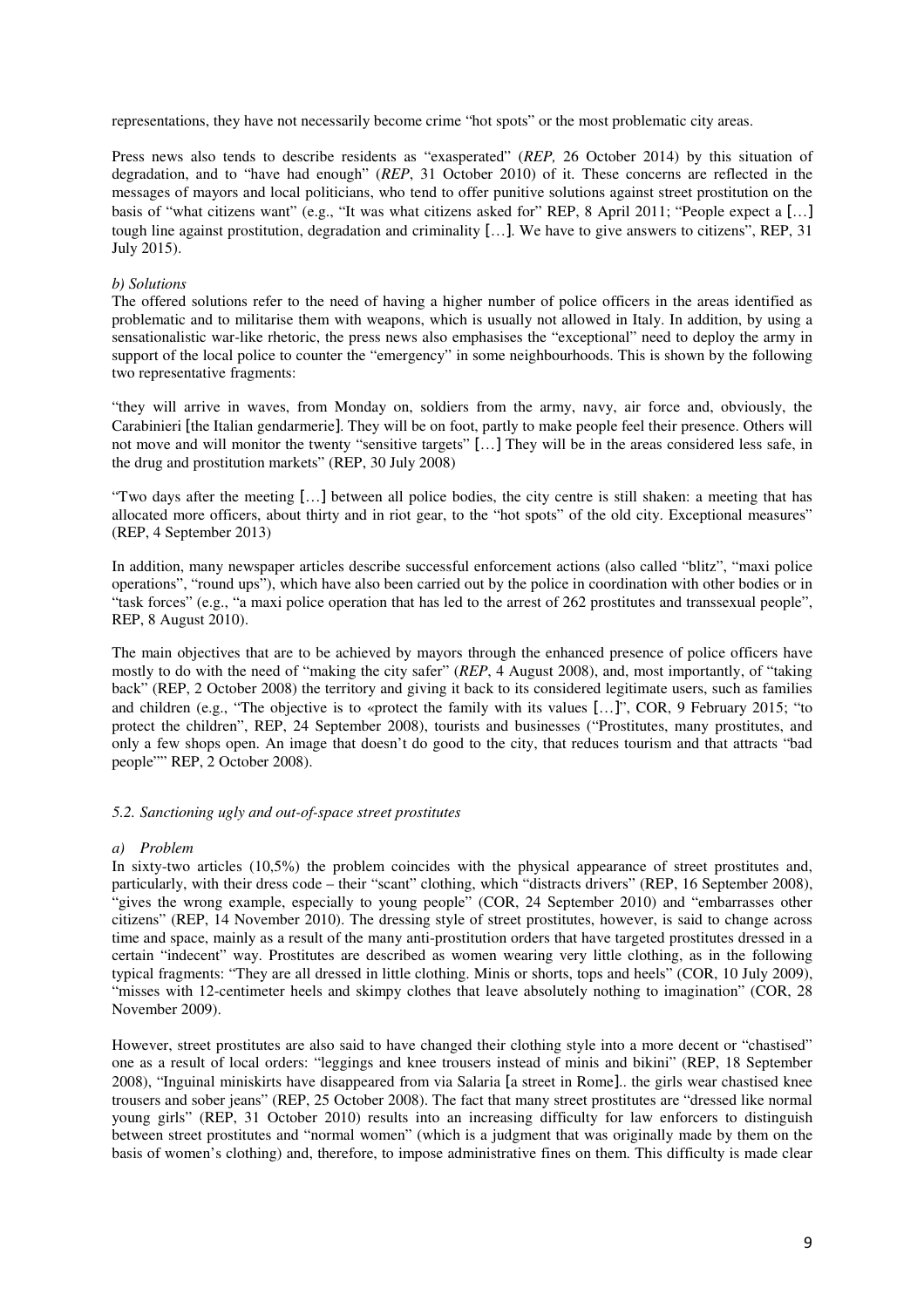in the following two fragments. While in the first one a young woman speaks after being accused by two police officers of soliciting in front of a church, in the second the police are given a voice:

"I am speechless, I cannot believe that they dared confusing me with a prostitute: I am a normal girl, dressed in a skirt and a shirt" (REP, 14 August 2008).

"one of the police unions […] invites "the women of Rome not to dress in skimpy clothes"" (REP, 16 September 2008)

The dressing style of street sex workers is problematized especially in particular wealthy areas of the city, which tend to be residential areas, historic districts, city centres and, more generally, places attended by families (such as schools, churches, parks etc.) and tourists. In these areas the unsightly presence of street prostitutes is negatively assessed as it challenges what Ferrell (1997) called "cultural space", or, put simply, the expectations that majority groups have for how people should appear and behave in the public space. An illustrative example is provided by the fragment below, where the conflict between the aesthetics of street sex workers and the aesthetics of an historic district – on which aesthetic expectations of majority groups are built – is made apparent and sparks negative social reactions:

"we cannot accept that semi-naked women transform and disfigure the spaces that we have so meticulously recovered" (REP, 13 May 2008)

#### *b) Solutions*

To solve the problem of "ugly" street sex workers in areas attended by middle classes, local actors in the news invoke the need to sanctions prostitutes (and their clients) through administrative fines and to entrust local authorities with more powers to sanction them. Local sanctions have been framed as a necessity to "improve the quality of life" of people and the "liveability and safety" of spaces (REP, 14 July 2012), as well as to "defend" city centres and the historic and artistic heritage (REP, 23 April 2009).

### **6. Discussion and conclusive thoughts**

The national press covered stories on the regulation of prostitution in the main northern Italian cities (including Milan, Genoa and Vicenza) and in Rome, which are cities that have adopted punitive regulations against street prostitution. It has done so by mostly giving a voice to local politicians, and particularly to politicians of the right-wing political party Northern League, and the police. Press news tend to mostly report on the adoption of punitive anti-prostitution orders, rather than to critically comment on them also by making reference to other non-punitive examples where street prostitution has been managed at the local level, for example through coordinate stakeholders' efforts (as in the case of Venice mentioned above).

In most of the press news, street prostitution is alone hardly the matter of concern; it is the presence of street prostitutes *coupled with* social and physical disorder in middle class areas perceived to be degenerated (or worse off than in previous years), that is represented as the problem that needs to be addressed. In this sense, street prostitution seems to act as a "signal" (Innes, 2014) of "risk": it is linked to other forms of disorder and crime, which (cumulatively) suggest that the area is "deteriorating". The sight of street sex workers in certain (residential, shopping and touristic) areas attended by middle classes, therefore, makes people feel unsafe and challenge the adequacy of social control in the area – making them want different (more punitive) interventions (Innes, 2014). The fact that physical disorder and social disorder are *added* to the picture and contribute to the press construction of the problem of street prostitution is an important element, which was not found in previous studies on the topic. Research on press representations of the anti-social and of incivilities regulation has revealed that the press has tended to associate the "problem" with a particular type of disorder, being it physical (XX, 2016) or social (Pavel, 2016; Peršak, 2017a). Therefore, by describing neighbourhoods as plagued by street prostitution *and* by incivilities and crime, the Italian press has supported the adoption of tough, war-like, approaches against street sex work. The link between disorder and crime, which in some municipalities (for example, in New York under the Giuliani administration in the 1990s) has justified the enactment of zerotolerance approaches against low-level incivilities, also resonates with the Broken Windows theory (Wilson and Kelling, 1982). This theory, however, and particularly its advocated link between incivilities and crime, has highly been debated and challenged in more recent studies (e.g., Sampson and Raudenbusch, 2004; Sampson, 2009). In addition, it goes without saying that lumping different problems together in media discourses carries many dangers, not least the further stigmatisation of already marginalised social groups, including street sex workers.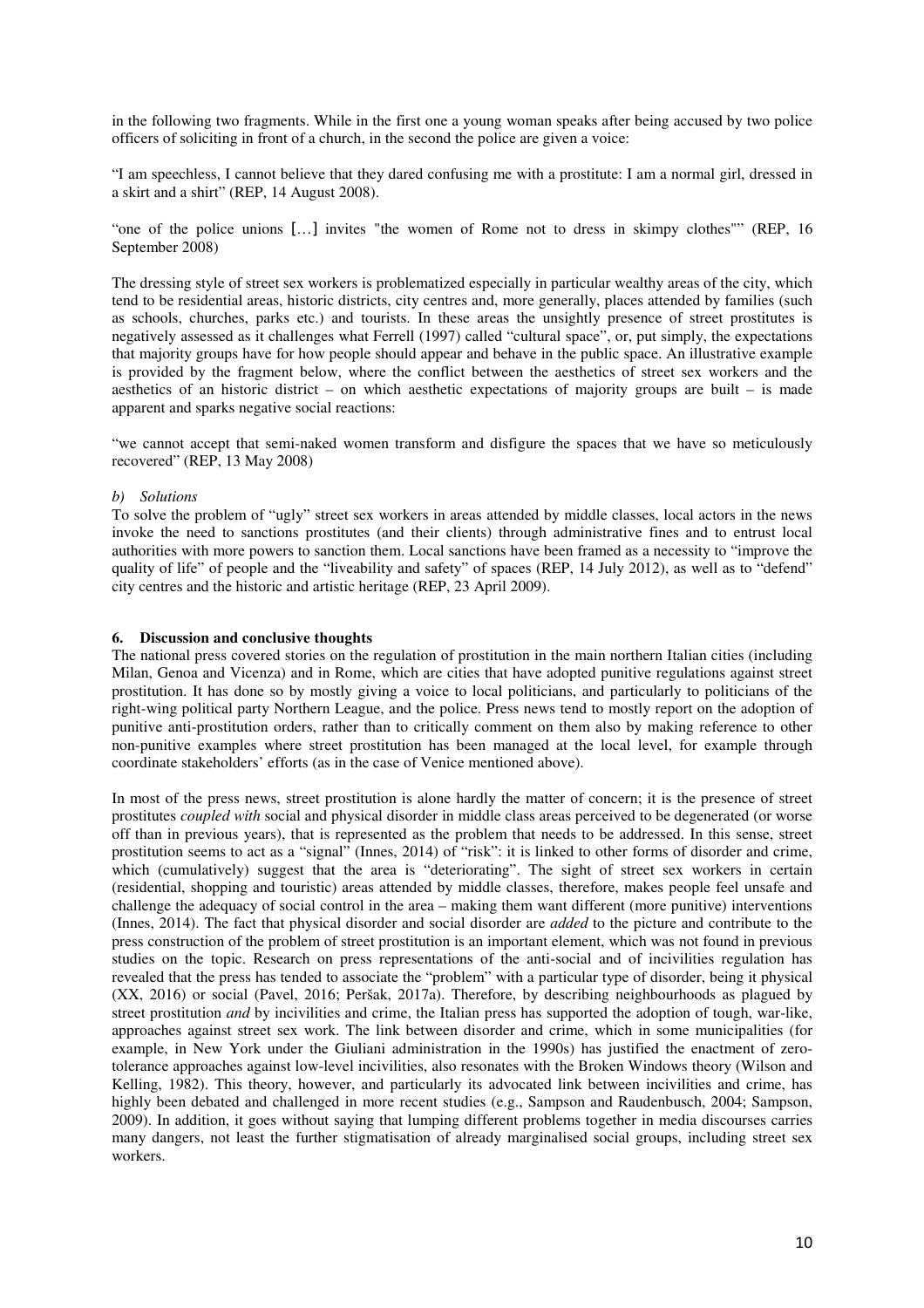The problem of street prostitution has also been associated with the "indecent" way sex workers are dressed in certain city areas, which include city centres, historic districts, residential areas, and areas attended by families (such as parks and areas surrounding churches or schools) and tourists. Clearly, this aesthetic presence opposes to the aesthetic expectations that (middle class) groups with political capital, and whose opinions are represented in the press (such as the ones of residents, which are mainly voiced by local politicians) have for that space. In 1997, Ferrell coined the term "cultural space" (Ferrell, 1997) to explain how different social groups may differently interpret how the urban space should be used by people and how systems of social control are adopted by majority groups against the "deviant" behaviour and unsightly presence of minorities. In essence, style is criminalised when it deviates from the aesthetic standards of majority groups and is used as a catalyst for law enforcement (Ferrell and Sanders, 1995; Ferrell, 1996, 1997).<sup>24</sup> The results of this study also point at how street sex workers oppose to the aesthetic and moral orders upheld by the majorities and, by changing their outfits to avoid being sanctioned, play with the aesthetic expectations of majority groups (for an example of urban interventionism challenging dominant aesthetic orders, see Millie, 2017). These playful attitudes are important as they remind us that the urban space is also a site of resistance, where norms and meanings are negotiated and contested between different social groups.

The results of the research, moreover, show the importance of context and, particularly, of urban areas in the shaping of press representations of the problems and solutions associated with the local regulation of street prostitution. In this, the research aligns with other studies, which have shown the importance of context in the understanding of the social control of incivilities (e.g., Whitehead, et al. 2003; Millie, 2008, 2017; Burney, 2009; XX, 2014; Vanderveen and van Eijk, 2016). In particular, this research has shown that street sex workers have been considered as disorderly (and their presence as alarming and conducive to further crime) and as "ugly" and "out-of-space" in areas attended by middle classes. In these areas, the represented solutions to these "problems" are, to be sure, very punitive: they rely on tough and armed law enforcement (against street prostitution, when it adds up to physical and social disorder and crime) and on administrative sanctions (imposed on "ugly" and "out-of-space" sex workers).

The local context (the city) is, of course, also an important unit of analysis when it comes to the understanding of punitive solutions to the "problems" said to be caused by street prostitution at the local level. The local framing of "problems" and their solutions, which is also carried out by relevant actors in the local press (sometimes recalling the dominant national press frames), has much to offer in terms of understanding and explaining local policy approaches against street sex work. Further research should, therefore, analyse how the local press (by reflecting context-specific factors) has represented the local regulation of street prostitution as this would allow to better understand how the local press framing of the "problems" of street sex work has affected local solutions. Future research should perhaps also attempt to do so in a comparative fashion, for example by comparing local press framing in cities and regions that have, and have not, adopted punitive local orders, and that have been governed by different political parties and coalitions. Local politicians, who have been found by this study to be the most vocal actors in the (national) press, may, in fact, differently frame problems (e.g., by playing with people's fears) and influence the adoption of uneven policy solutions at the local level.

Essentially, the solutions offered by the national press, and particularly by local politicians in the press, to solve the "problems" posed by street sex work tend to support its local penalisation and, ultimately, to legitimise an extended use of local public order powers, whose exercise was substantially curtailed by the Constitutional Court in its 2011 judgment. This judgement, however, has not only barely been covered in the news (which have problematized it only to a limited extent); it has also not contributed to shaping regulatory decisions at the local level (nor at the national level, see below), as local authorities have kept on issuing and applying illegal/unconstitutional administrative orders after this decision.

The press framing of street prostitution as a public order problem "deserving" of local punitive interventions to re-establish or protect order, decency and decorum in areas attended by middle class families and tourists is also reflected in the framing of the "problem" by the recent law decree of the Italian government (No 17 of 20 February 2017). Largely in defiance of the Constitutional Court's ruling, the decree has introduced new expanded public order powers that municipalities may use to penalise street prostitutes (along with other minorities). To an extent, this decree is in line with the governmental strategy against street prostitution initiated by the 2008 "Security Package", which has framed street prostitution as a public order and security problem and

l

<sup>&</sup>lt;sup>24</sup> Recent literature has highlighted the importance of aesthetic (alongside moral and economic) judgments in understanding societal attitudes towards graffiti and street art (see, for example, Millie, 2011, and Vanderveen and van Eijk, 2016).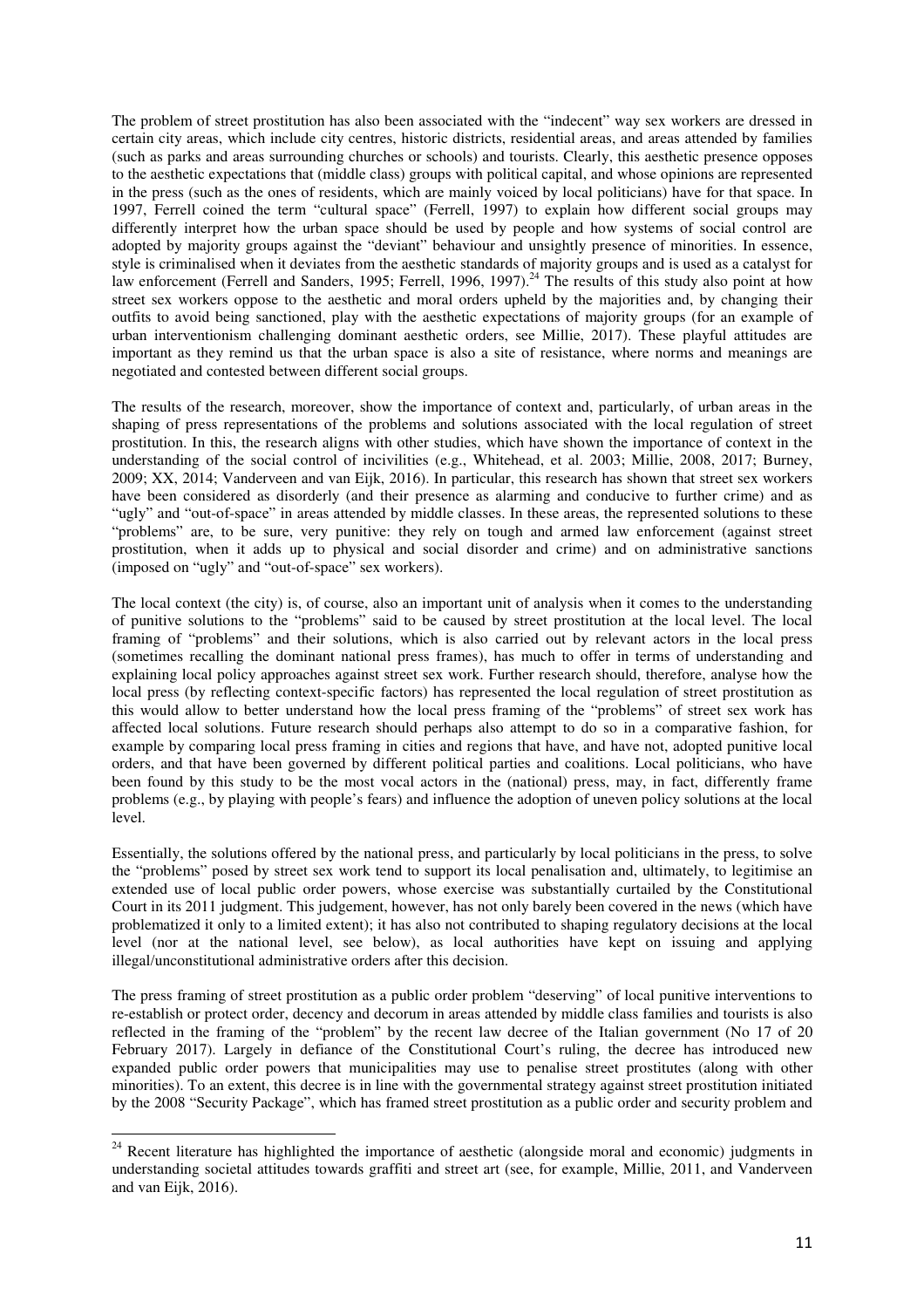has penalised it through local public order regulations. The novelty lies here in the expanded definition of security, which has been stretched to more bluntly include *non-criminal incivilities*: what can be regulated and sanctioned at the local level is the behaviour of people (or their simple presence) when it affects the "liveability" of spaces and their "decorum" (law decree No  $17$  of 20 February 2017, art. 8 and 9) – not, as in the 2008 "Security Package", when it poses a "grave peril" to public safety and security (law decree No 92 of 23 May 2008, art. 6). This new expanded definition of security reflects the aims that local authorities have pursued through the use of local orders since the adoption of the "Security Package" and that feature the dominant press frames detected in this study: tackling urban decay (also said to be caused by street prostitutes and their outfits) and preserving or restoring decency and decorum in the city (Saitta, 2009).

The potential effects on street sex workers of these revamped local public order powers aimed at restoring and protecting urban decency and decorum – in both physical and moral terms – are great and worrying. These extended powers may be used by local actors not only to sanction (e.g., "indecently" dressed) street sex workers through administrative fines, but also to ban them from certain areas of the city, including parks and historic districts attended by families and tourists. In a nutshell, they offer local authorities the possibility to enforce middle class moral and aesthetic norms and neoliberal values by disciplining and punitively regulating the behaviour and bodies of street sex workers in the urban space (Simone, 2010).

In conclusion, this case shows that a very narrow and stigmatising press framing of the "problem" of street prostitution – which in Italy has been represented as a public order problem – may lead to the adoption of national and local measures that may greatly and disproportionately impact on street prostitutes, who may be further marginalised and excluded from city spaces. The adoption of punitive solutions has certainly been facilitated by the absence of alternative frames put forward by actors other than local politicians and law enforcers, whose messages have been successful in framing "problems" and in influencing policy solutions. Women's movements, third sector and sex workers' associations, and academics, for example, have essentially been absent (or left out) from the press debate on the local regulation of street prostitution. Although the higher involvement and inclusion of these latter groups in the press debate may not guarantee their success in shaping dominant frames and policy solutions, yet they may ensure a higher level of pluralism in news content and, ultimately, that highly punitive measures against street sex workers are challenged (if not discharged altogether) in light of their excessive and stigmatising effects. The need for a greater participation of women's movements, third sector and sex workers' associations, and scholars in the press debate on prostitution and its regulation should be appreciated (and pursued by the relevant actors) also in other European countries. The presence of a plurality of messages in the press may, in fact, avoid the risk that – as in the case of Italy illustrated in this article – narrow and punitive views on prostitution embraced by specific groups, such as politicians and law enforcers, negatively influence its national and local regulation, and ultimately impair street sex workers' right to the city.

## **Funding**

This research did not receive any specific grant from funding agencies in the public, commercial, or not-forprofit sectors.

### **References**

Baumgartner, F. R., Jones, B. D., 1993. Agendas and Instability in American Politics. University of Chicago Press, Chicago.

Burney, E., 2009. Making People Behave: Anti-Social Behaviour, Politics and Policy, 2nd ed. Routledge, London.

Calaresu, M., 2017. The top-down instruments for governing crime and disorder, in: Peršak, N. (Ed.), Regulation and Social Control of Incivilities. Routledge, Abingdon, pp. 35-54.

Caneva, E., 2014. Intolerant policies and discourses in northern Italian cities. J. Immigr. Refug. Stud. 12 (4), 383-400.

Cittalia (Fondazione Anci Ricerche), 2009. Oltre le ordinanze: i sindaci e la sicurezza urbana. http://www.cittalia.it/images/file/Indagine\_Oltre%20le%20ordinanze.pdf (accessed 6.05.17).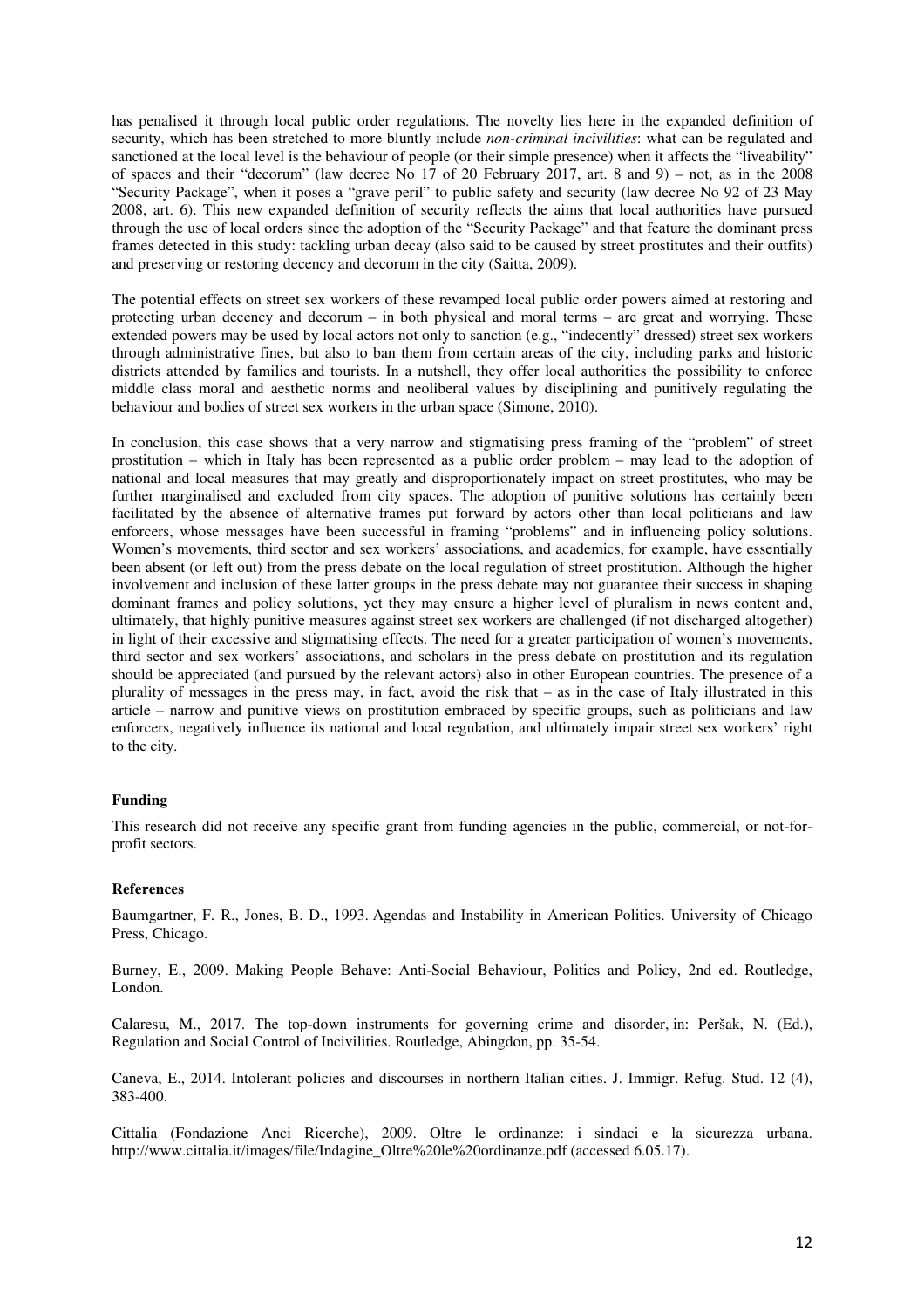Cittalia (Fondazione Anci Ricerche), 2012. Per una città sicura. Dalle ordinanze agli strumenti di pianificazione e regolamentazione.

http://www.cittalia.it/images/file/Cittalia\_pubblicazione\_Per%20una%20citta%20sicura%281%29.pdf (accessed 6.05.17).

Crocitti, S., Selmini, R., 2017. Controlling immigrants: the latent function of Italian administrative orders. Eur. J. Crim. Policy Res. 23 (1), 99–114.

Crowhurst, I., 2012. Approaches to the regulation and governance of prostitution in contemporary Italy. Sex. Res. Soc. Policy 9 (3), 223-232.

Crowhurst, I., Testaì, P., Di Feliceantonio, C., Garofalo-Geymonat, G., 2018. Italy, in: Jahnsen, S., Wagenaar, H. (Eds.), Assessing Prostitution Policies in Europe. Routledge, Abingdon.

Danna, D., 2004. Cattivi Costumi: Le Politiche Sulla Prostituzione Nell'Unione Europea Negli Anni Novanta. Quaderno n. 25. Universita' degli Studi di Trento, Trento.

Di Feliciantonio, C., 2015. The sexual politics of neoliberalism and austerity in an ′exceptional′ country: Italy. ACME: An International Journal for Critical Geographies 14 (4), 1008-1031.

XX (2014)

XX (2014)

XX (2016)

Dodillet, S., 2005. Cultural clash on prostitution: Debates on prostitution in Germany and Sweden in the 1990s, in: Breen, M. S., Peters, F. (Eds.), Genealogies of Identity: Interdisciplinary Readings on Sex and Sexuality (Vol. 26). Edition Rodopi, Amsterdam, pp. 39-56.

Euchner, E. M., Knill, C., 2015. Prostitution: Sin, unavoidable evil or recognized profession, in: Knill, C., Adam, C., Hurka, S. (Eds.), On the Road to Permissiveness? Change and Convergence of Moral Regulation in Europe. Oxford University Press, Oxford, pp. 129-157.

Ferrell, J., 1996. Crimes of style: urban graffiti and the politics of criminality, in: Ferrell, J., Sanders, C. R. (Eds.), Cultural Criminology. Northeastern University Press, Boston, pp. 169-189.

Ferrell, J., 1997. Youth, crime, and cultural space. Soc. Justice 24 (4), 21–38.

Ferrell, J., Sanders, C., 1995. Cultural Criminology. Northeastern University Press, Boston.

Glaser, B. G., Strauss, A. L., 1967. Discovery of Grounded Theory: Strategies for Qualitative Research. Aldine, Chicago.

Hall, S., 1982. The rediscovery of ideology: return of the repressed in media studies, in: Bennett, T., Curran, J., Woollacott, J. (Eds.), Culture, Society and the Media. Methuen, London, pp. 56–90.

Hallgrímsdóttir, H. K., Phillips, R., Benoit, C., Walby, K., 2008. Sporting girls, streetwalkers, and inmates of houses of ill repute: media narratives and the historical mutability of prostitution stigmas. Sociol. Perspect. 51 (1), 119-138.

Innes, M. 2014. Signal Crimes. Social Reactions to Crime, Disorder and Control. Oxford University Press, Oxford.

Italian Council of Ministers (Consiglio dei Ministri), 2008. Disegno di legge N. 692. Conversione in legge del decreto legge 23 maggio 2008, n. 92, recante misure urgenti in materia di sicurezza pubblica. Italian Council of Ministers, Rome.

Kennamer, J. D., 1994. Public Opinion, the Press, and Public Policy. Westport, Greenwood Publishing Group.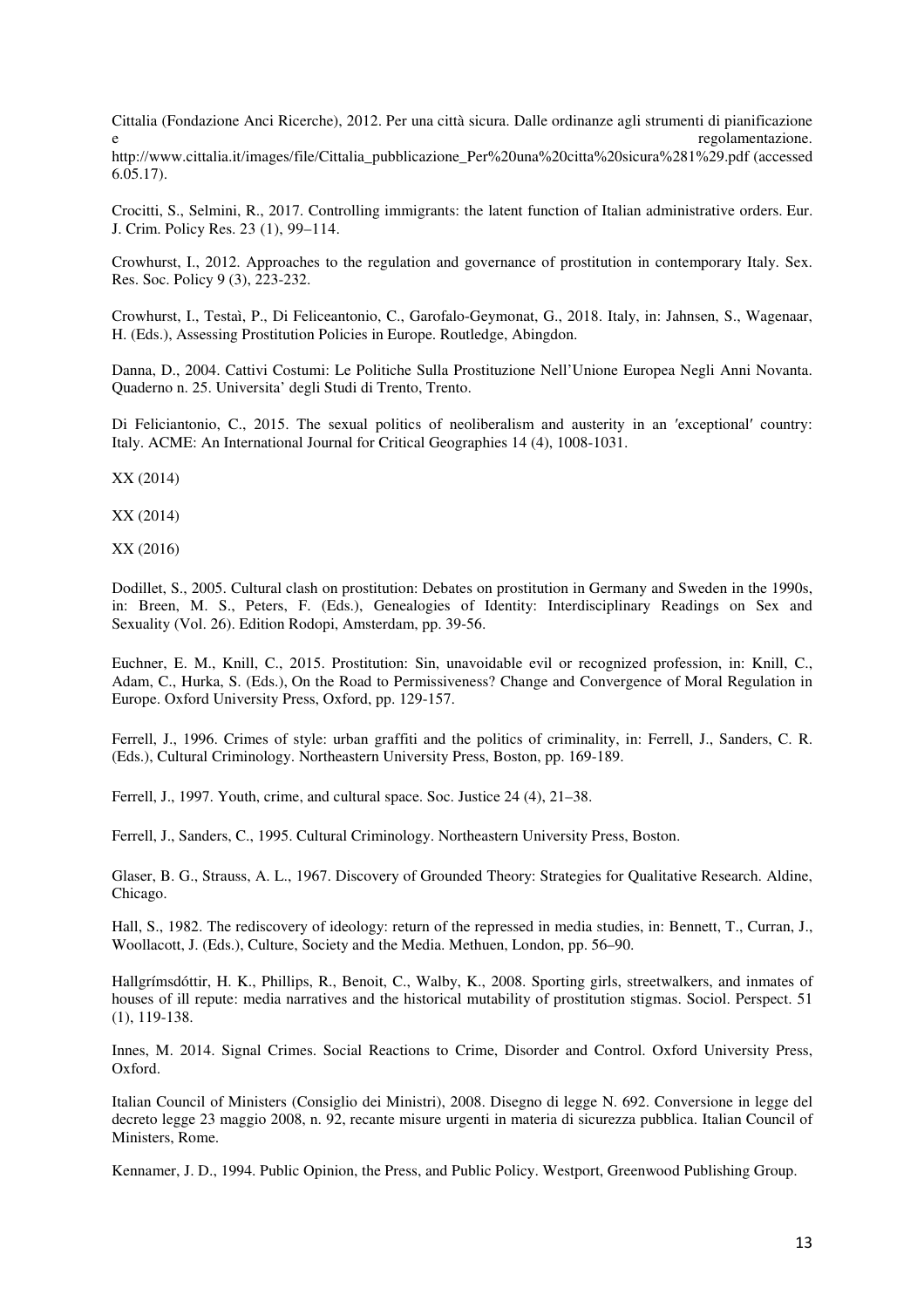Kulick, D., 2003. Sex in the new Europe: the criminalization of clients and Swedish fear of penetration. Anthropological Theory 3 (2), 199-218.

Melossi, D., Selmini, R., 2009. Modernisation of institutions of social and penal control in Europe: the 'New' crime prevention, in: Crawford, A. (Ed.), Crime Prevention Policies in Comparative Perspective. Willan, Cullompton, pp. 153–176.

Millie, A., 2008. Anti-social behaviour, behavioural expectations and an urban aesthetic. Br. J. Criminol. 48 (3), 379-394.

Millie, A., 2011. Value judgments and criminalization. Br. J. Criminol. 51 (2), 278- 295.

Millie, A., 2017. Urban interventionism as a challenge to aesthetic order: towards an aesthetic criminology. Crime, Media, Culture 13 (1), 3-20.

Outshoorn, J., 2004. The Politics of Prostitution: Women's Movements, Democratic States and the Globalisation of Sex Commerce. Cambridge University Press, Cambridge.

Outshoorn, J., 2012. Policy change in prostitution in the Netherlands: from legalization to strict control. Sex. Res. Soc. Policy 9 (3), 233-243.

Parmigiani, F., 2008. Le Implicazioni Costituzionali del Potere Sindacale di Ordinanza. University of Verona, Verona.

Pavarini, M., 2006. L'Amministrazione Locale Della Paura. Ricerche Tematiche Sulle Politiche di Sicurezza Urbana in Italia. Roma, Carocci.

Pavel, P., 2016. Group-related disorder and legal regulation of public space in the Czech Republic. http://www.sheffield.ac.uk/polopoly\_fs/1.642763!/file/AbstractsFinal.pdf (accessed 5.05.17).

Peršak, N., 2017a. Media representation of incivilities in the British and Flemish press, in: Peršak, N. (Ed.), Regulation and Social Control of Incivilities. Routledge, Abingdon, pp. 125-145.

Peršak, N., 2017b. Regulation and Social Control of Incivilities. Routledge, Abingdon.

Sagar, T., 2007. Tackling on-street sex work: anti-social behaviour orders, sex workers and inclusive interagency initiatives. Criminol. Crim. Just. 7 (2), 153-168.

Sagar, T., 2010. Anti-social powers and the regulation of street sex work. Soc. Policy and Soc. 9 (1), 101-109.

Saitta, P., 2009. Contrastare cosa? Le politiche anti-prostituzione come politiche migratorie e "d'ordine". Antigone, 2-3, 242-273.

Saitta, P., 2011. Prostituzione e contrasto: auto-etnografia di un incidente giudiziario. Mondi Migranti (3), 121- 150.

Sampson, R. J., 2009. Disparity and diversity in the contemporary city: social (dis)order revisited. Br. J. Sociol. 60 (1), 1-31.

Sampson, R. J., Raudenbush, S. W., 2004. Seeing disorder: neighborhood stigma and the social construction of "broken windows". Soc. Psychol. Q. 67 (4), 319-342.

Sapio, D., 2007. Prostituzione. Diritto e Società. NdA Press.

Scoular, J., Carline, A., 2014. A critical account of a 'creeping neo-abolitionism': regulating prostitution in England and Wales. Criminol. Crim. Just. 14 (5), 608-626.

Scoular, J., O'Neill, M., 2007. Regulating prostitution: social inclusion, responsibilization and the politics of prostitution reform. Br. J. Criminol. 47 (5), 764-778.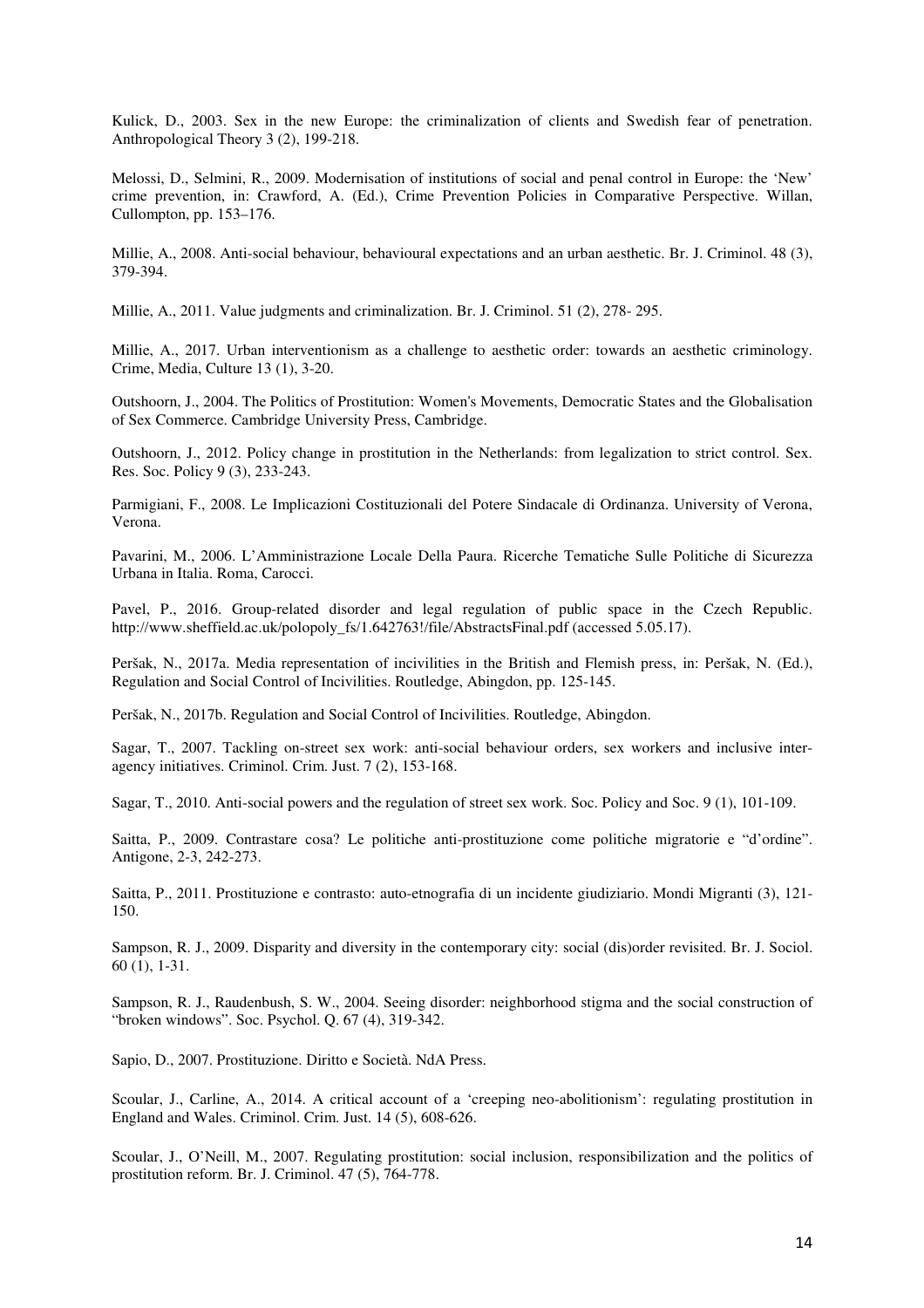Selmini, R., Crawford, A., 2017. The renaissance of administrative orders and the changing face of urban social control. Eur. J. Crim. Policy Res. 23 (1), 1-7.

Simone, A., 2010. I Corpi del Reato. Sessualità e Sicurezza nelle Società del Rischio. Mimesis, Milano.

Strauss, A., Corbin, J., 1998. Basics of qualitative research: techniques and procedures for developing grounded theory. Sage Publications, Thousand Oaks.

Symon, K., Gillis, K., 2014. Talking about prostitution and the representation of a (problematic) group: identifying frames in Flemish news coverage on prostitution, in: Peršak, N., Vermeulen, G. (Eds.), Rethinking Prostitution: From Discourse to Description, From Moralisation to Normalisation? Maklu, Antwerp, pp. 121- 143.

Vanderveen, G., van Eijk, G., 2016. Criminal but beautiful: a study on graffiti and the role of value judgments and context in perceiving disorder. Eur. J. Crim. Policy Res. 22 (1), 107-125.

Villacampa, C., 2017. Municipal ordinances and street prostitution in Spain. Eur. J. Crim. Policy Res. 23 (1), 41-57.

Wilson, J. Q., Kelling, G., 1982. The police and neighborhood safety: broken windows. Atlantic Monthly 127, 29-38.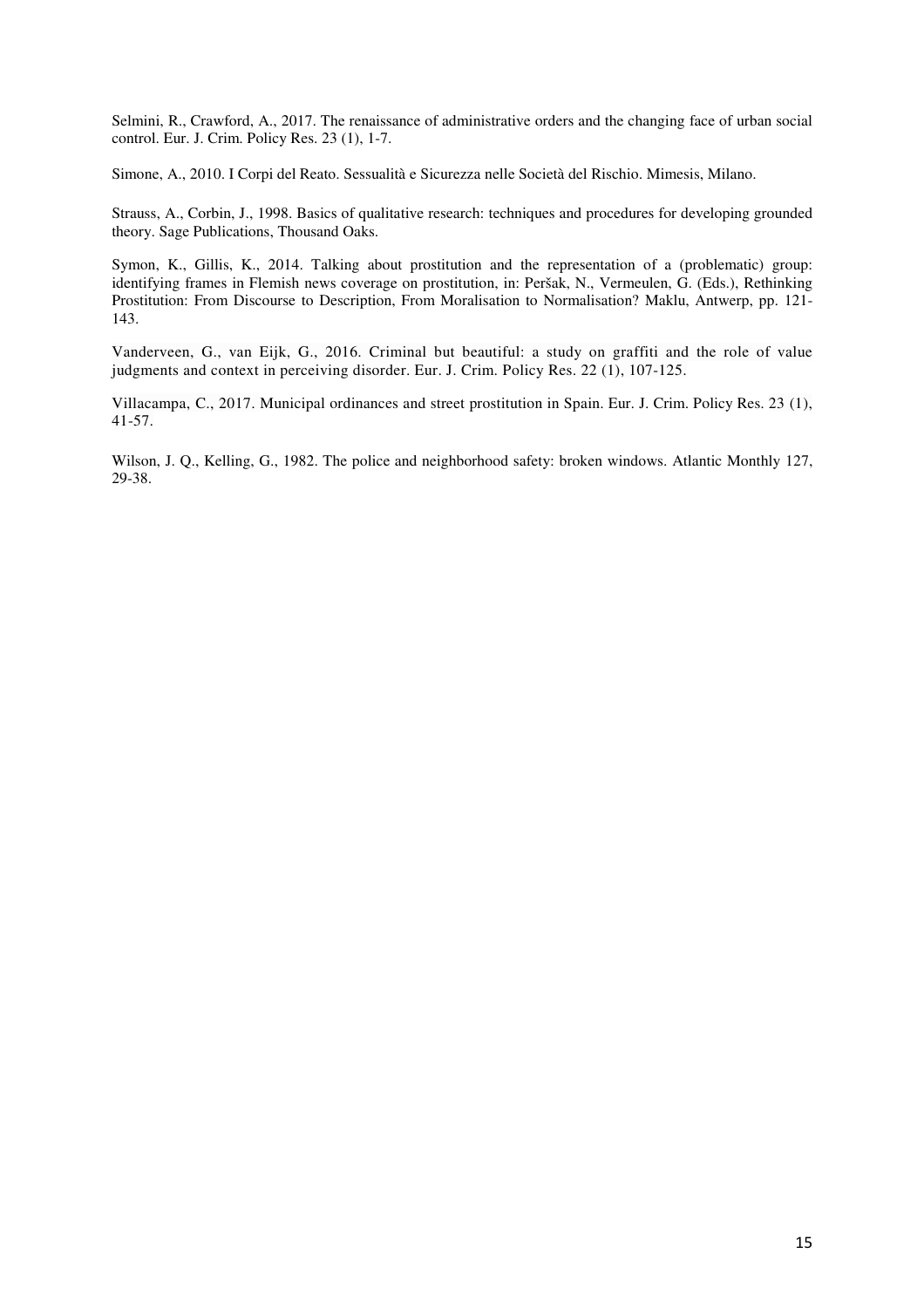# **Appendix Where: regions and cities**

| Macro-areas in Italy | Regions                   | Results                 | $\frac{0}{0}$ |
|----------------------|---------------------------|-------------------------|---------------|
|                      |                           |                         |               |
|                      |                           |                         |               |
| North                |                           | Total: 182              | Total: 52%    |
|                      | Lombardy                  | 62                      | 17,8%         |
|                      | Milano                    | 57                      | 16,4%         |
|                      | <b>Brescia</b><br>Cremona | 3<br>1                  | 0,8%<br>0,3%  |
|                      | Lombardia Region          | 1                       | 0,3%          |
|                      | Veneto                    | 60                      | 17%           |
|                      | Vicenza                   | 20                      | 5,7%          |
|                      | Padova                    | 11                      | 3,1%          |
|                      | Verona                    | 9                       | 2,5%          |
|                      | Venezia                   | 3                       | 0,8%          |
|                      | Veneto Region             | 17                      | 4,9%          |
|                      | Liguria                   | 37                      | 10,6%         |
|                      | Genova                    | 34                      | 9,8%          |
|                      | Liguria Region            | 3                       | 0,8%          |
|                      | Emilia Romagna            | 13                      | 3,7%          |
|                      | Bologna                   | 9                       | 2,5%          |
|                      | Parma                     | $\overline{4}$          | 1,2%          |
|                      | Piedmont                  | $\overline{4}$          | 1,1%          |
|                      | Torino                    | $\overline{\mathbf{3}}$ | 0,8%          |
|                      | Novara                    | 1                       | 0,3%          |
|                      | General north 6           |                         | 1,7%          |
|                      |                           |                         |               |
| Centre               |                           | Total: 125              | 36%           |
|                      | Lazio                     | 10 <sub>6</sub>         | 30,4%         |
|                      | Roma                      | 105                     | 30,1%         |
|                      | Lazio in general          | 1                       | 0,3%          |
|                      | Tuscany                   | 18                      | 5,2%          |
|                      | Firenze                   | 10                      | 2,9%          |
|                      | Viareggio                 | 1                       | 0,3%          |
|                      | Pisa                      | 1                       | 0,3%          |
|                      | Toscana Region in         | 6                       | 1,7%          |
|                      | general                   |                         |               |
|                      | Abruzzo                   | 1                       | 0,3           |
|                      | Pescara                   | 1                       | 0,3           |
| South                |                           | Total: 43               | 12%           |
|                      | Campania                  | 19                      | 5,4%          |
|                      | Napoli                    | 15                      | 4,2%          |
|                      | Salerno                   | $\overline{4}$          | 1,2%          |
|                      | Puglia                    | 15                      | 4,3%          |
|                      | Bari                      | 8                       | 2,3%          |
|                      | Foggia                    | $\sqrt{2}$              | 0,6%          |
|                      | Lecce                     | 3                       | 0,8%          |
|                      | Puglia Region in          | $\mathfrak{2}$          | 0,6%          |
|                      | general                   |                         |               |
|                      | Sicily                    | 8                       | 2,3%          |
|                      | Palermo                   | 6                       | 1,7%          |
|                      | Catania                   | 1                       | 0,3%          |
|                      | Termini Imerese           | 1                       | 0,3%          |
|                      | Calabria                  | $\mathbf{1}$            | 0,3%          |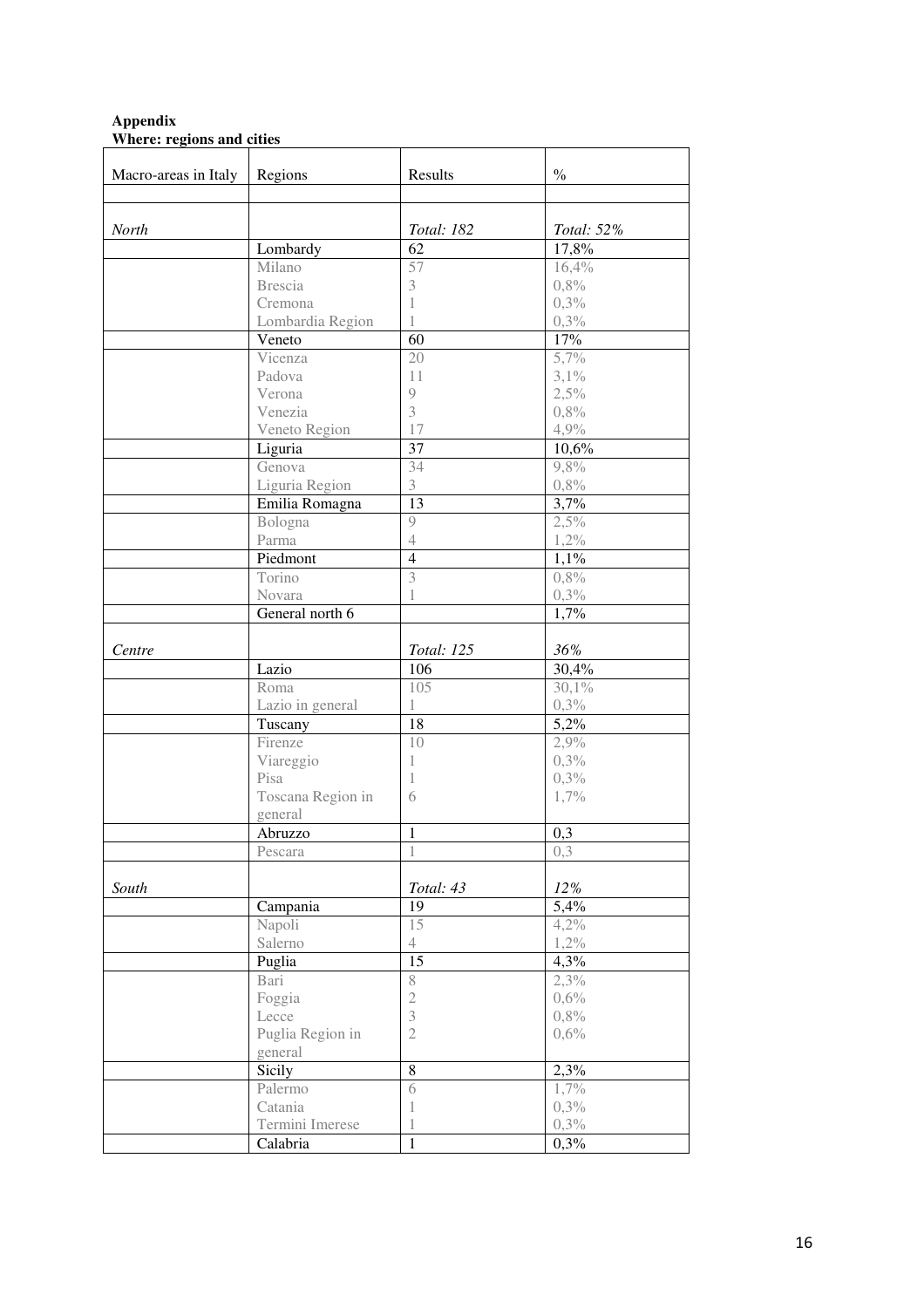| <b>Actors speaking</b>                                         |     |         |
|----------------------------------------------------------------|-----|---------|
| Mayor                                                          | 165 | 26,7%   |
| Local politicians                                              | 152 | 24,6%   |
| Police                                                         | 88  | 14,3%   |
| Provincial, regional and national politicians                  | 45  | 7,3%    |
| Third sector associations                                      | 43  | $7\%$   |
| Residents                                                      | 40  | $6.5\%$ |
| Sex workers and their associations                             |     | 5,2%    |
| Bar owners                                                     | 13  | 2,1%    |
| Citizens                                                       |     | 1,3%    |
| <b>LGBT</b> associations                                       | 7   | 1,1%    |
| Academics and researchers                                      | 7   | 1,1%    |
| Other (clients: 5; judges: 4; shop owners: 1; "foreigners": 1; |     | 2.8%    |
| feminist activists: 1; lawyers: 1; doctors: 1; other: 3)       |     |         |

| <b>Problems</b>                                          |     |         |
|----------------------------------------------------------|-----|---------|
| Urban decay                                              | 417 | 70,7%   |
| Related problems (social and physical disorder)          | 181 | 30,7%   |
| Specific and "special" areas                             | 174 | 29,5%   |
| Prostitutes' clothes and physical appearance             | 62  | 10,5%   |
| Local orders                                             | 67  | 11,3%   |
| Displacement                                             | 21  | $3,6\%$ |
| Useless, illegitimate                                    | 19  | 3,2%    |
| Difficult interpretation, implementation and enforcement | 18  | $3\%$   |
| Lack of support to prostitutes                           | 9   | $1,5\%$ |
| Exploitation                                             | 46  | 7,8%    |
|                                                          |     |         |
| Limited police capacities                                | 25  | 4,3%    |
|                                                          |     |         |
| Clients                                                  | 14  | 2,4%    |
| Constitutional Court's judgment                          | 13  | 2,2%    |
| New prostitution bill(s)                                 | 5   | 0,8%    |
| Other (HIV: 2; zoning: 1)                                | 3   | 0,5%    |

# **Solutions**

| Law enforcement                                             | 132            | 19,9%   |
|-------------------------------------------------------------|----------------|---------|
| Sanctions to prostitutes and clients                        | 112            | 16,9%   |
| Local orders                                                | 93             | 14%     |
| Sanctions to clients                                        | 52             | 7,9%    |
| Support to prostitutes willing to exit prostitution         | 41             | 6,2%    |
| <b>Situational Crime Prevention (SCP) measures</b>          | 40             | $6\%$   |
| CCTV and improved lightning                                 | 28             | 4,2%    |
| Urban regeneration                                          | 8              | $1,2\%$ |
| City cleaning                                               | $\overline{4}$ | 0,6%    |
| New repressive prostitution laws                            | 35             | 5,3%    |
| Zoning                                                      | 29             | 4,4%    |
| Sanction to bars and apartment owners (indoor prostitution) | 26             | 3,9%    |
| Prevention                                                  | 21             | 3,2%    |
| Limited traffic zone or pedestrian precinct                 | 20             | 3%      |
| Extradition                                                 | 13             | $2\%$   |
| Protests                                                    | 13             | 2%      |
| Appeal                                                      | 10             | 1,5%    |
| Indoor prostitution (RLD)                                   | 9              | 1,35%   |
| Invalidity of orders (established by a court)               | 9              | 1,35%   |
| Measures against exploitation                               | 5              | 0,7%    |